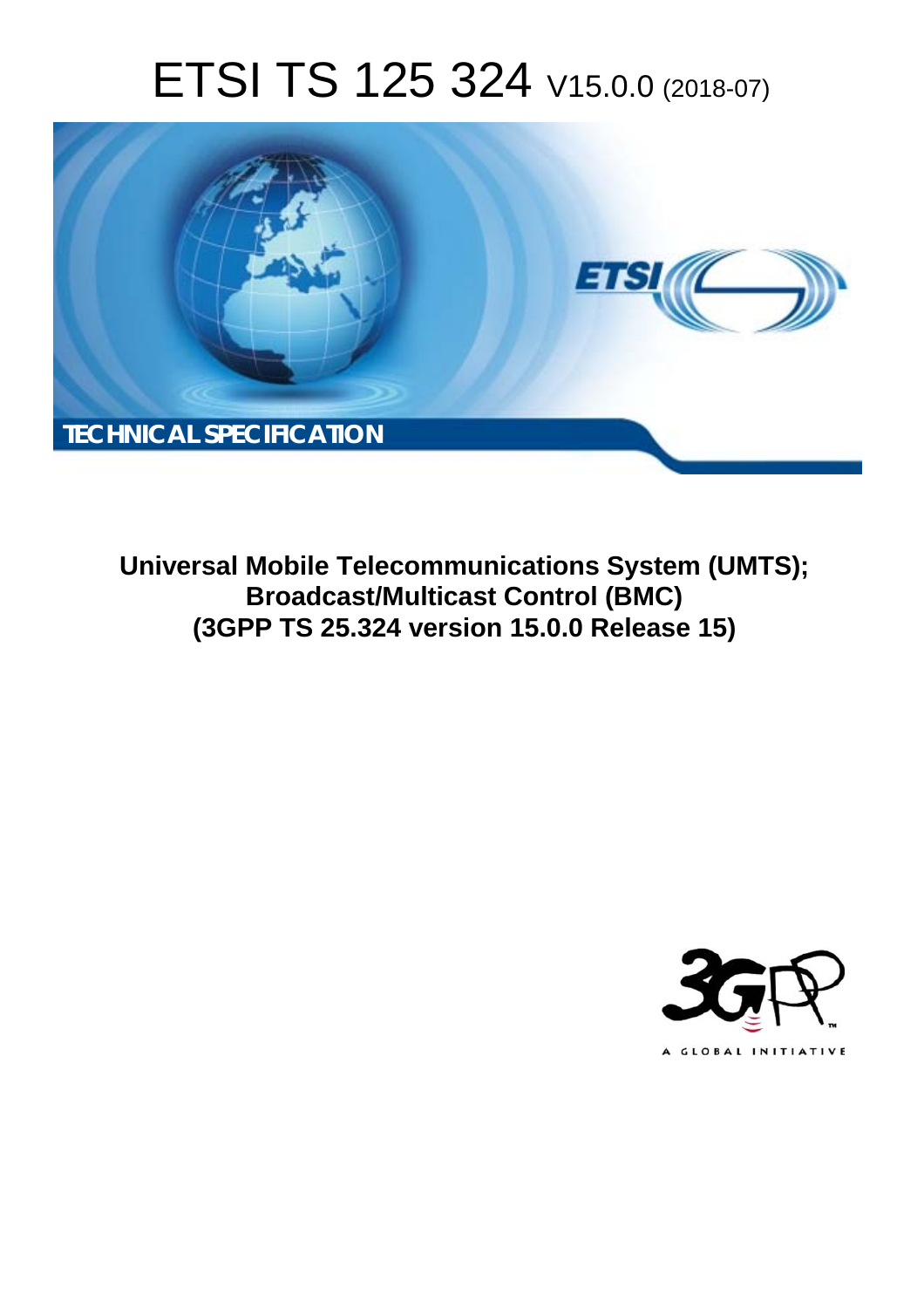Reference RTS/TSGR-0625324vf00

> Keywords UMTS

#### *ETSI*

#### 650 Route des Lucioles F-06921 Sophia Antipolis Cedex - FRANCE

Tel.: +33 4 92 94 42 00 Fax: +33 4 93 65 47 16

Siret N° 348 623 562 00017 - NAF 742 C Association à but non lucratif enregistrée à la Sous-Préfecture de Grasse (06) N° 7803/88

#### *Important notice*

The present document can be downloaded from: <http://www.etsi.org/standards-search>

The present document may be made available in electronic versions and/or in print. The content of any electronic and/or print versions of the present document shall not be modified without the prior written authorization of ETSI. In case of any existing or perceived difference in contents between such versions and/or in print, the only prevailing document is the print of the Portable Document Format (PDF) version kept on a specific network drive within ETSI Secretariat.

Users of the present document should be aware that the document may be subject to revision or change of status. Information on the current status of this and other ETSI documents is available at <https://portal.etsi.org/TB/ETSIDeliverableStatus.aspx>

If you find errors in the present document, please send your comment to one of the following services: <https://portal.etsi.org/People/CommiteeSupportStaff.aspx>

#### *Copyright Notification*

No part may be reproduced or utilized in any form or by any means, electronic or mechanical, including photocopying and microfilm except as authorized by written permission of ETSI. The content of the PDF version shall not be modified without the written authorization of ETSI. The copyright and the foregoing restriction extend to reproduction in all media.

> © ETSI 2018. All rights reserved.

**DECT**TM, **PLUGTESTS**TM, **UMTS**TM and the ETSI logo are trademarks of ETSI registered for the benefit of its Members. **3GPP**TM and **LTE**TM are trademarks of ETSI registered for the benefit of its Members and of the 3GPP Organizational Partners. **oneM2M** logo is protected for the benefit of its Members.

**GSM**® and the GSM logo are trademarks registered and owned by the GSM Association.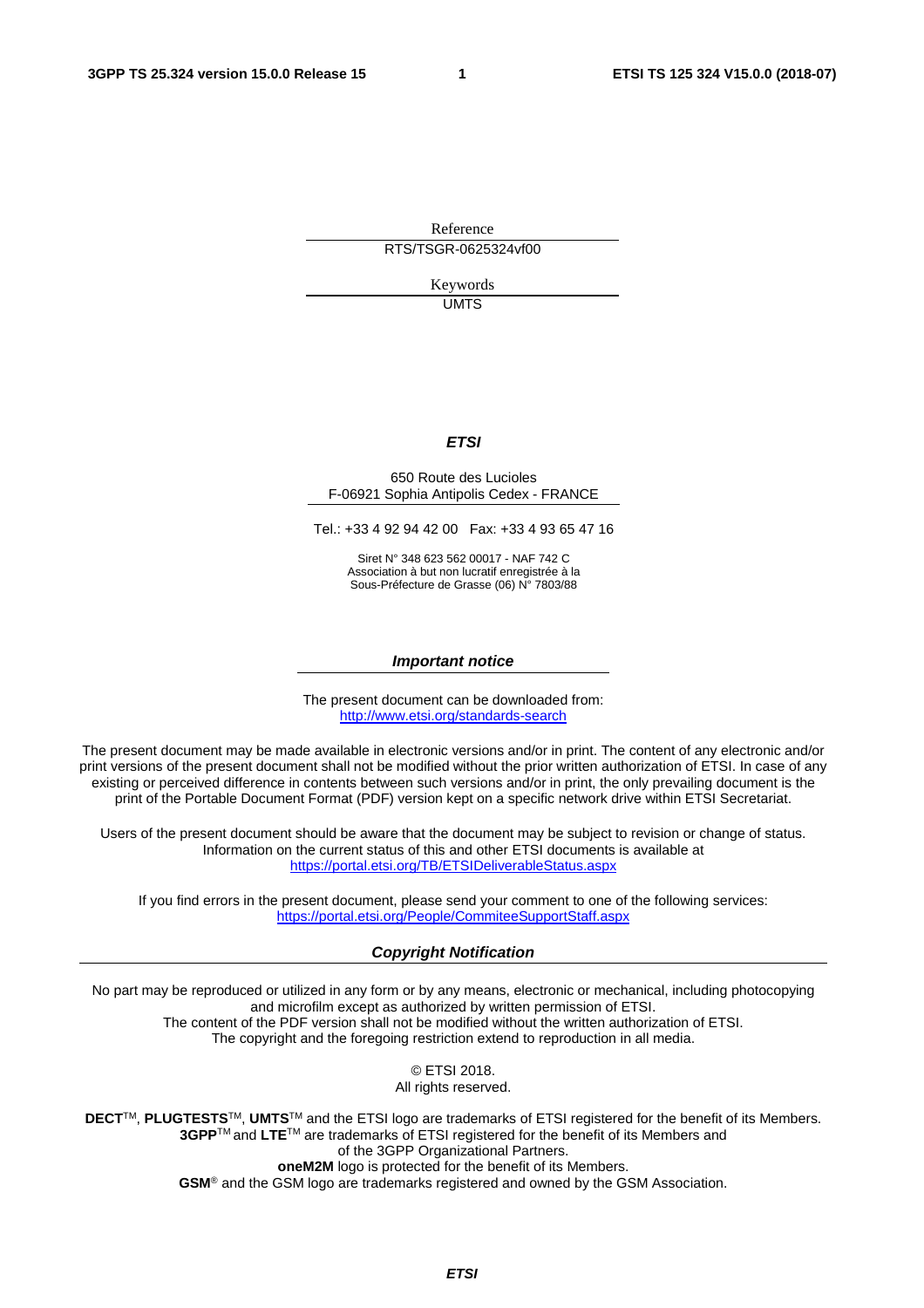# Intellectual Property Rights

#### Essential patents

IPRs essential or potentially essential to normative deliverables may have been declared to ETSI. The information pertaining to these essential IPRs, if any, is publicly available for **ETSI members and non-members**, and can be found in ETSI SR 000 314: *"Intellectual Property Rights (IPRs); Essential, or potentially Essential, IPRs notified to ETSI in respect of ETSI standards"*, which is available from the ETSI Secretariat. Latest updates are available on the ETSI Web server ([https://ipr.etsi.org/\)](https://ipr.etsi.org/).

Pursuant to the ETSI IPR Policy, no investigation, including IPR searches, has been carried out by ETSI. No guarantee can be given as to the existence of other IPRs not referenced in ETSI SR 000 314 (or the updates on the ETSI Web server) which are, or may be, or may become, essential to the present document.

#### **Trademarks**

The present document may include trademarks and/or tradenames which are asserted and/or registered by their owners. ETSI claims no ownership of these except for any which are indicated as being the property of ETSI, and conveys no right to use or reproduce any trademark and/or tradename. Mention of those trademarks in the present document does not constitute an endorsement by ETSI of products, services or organizations associated with those trademarks.

# Foreword

This Technical Specification (TS) has been produced by ETSI 3rd Generation Partnership Project (3GPP).

The present document may refer to technical specifications or reports using their 3GPP identities, UMTS identities or GSM identities. These should be interpreted as being references to the corresponding ETSI deliverables.

The cross reference between GSM, UMTS, 3GPP and ETSI identities can be found under [http://webapp.etsi.org/key/queryform.asp.](http://webapp.etsi.org/key/queryform.asp)

# Modal verbs terminology

In the present document "**shall**", "**shall not**", "**should**", "**should not**", "**may**", "**need not**", "**will**", "**will not**", "**can**" and "**cannot**" are to be interpreted as described in clause 3.2 of the [ETSI Drafting Rules](https://portal.etsi.org/Services/editHelp!/Howtostart/ETSIDraftingRules.aspx) (Verbal forms for the expression of provisions).

"**must**" and "**must not**" are **NOT** allowed in ETSI deliverables except when used in direct citation.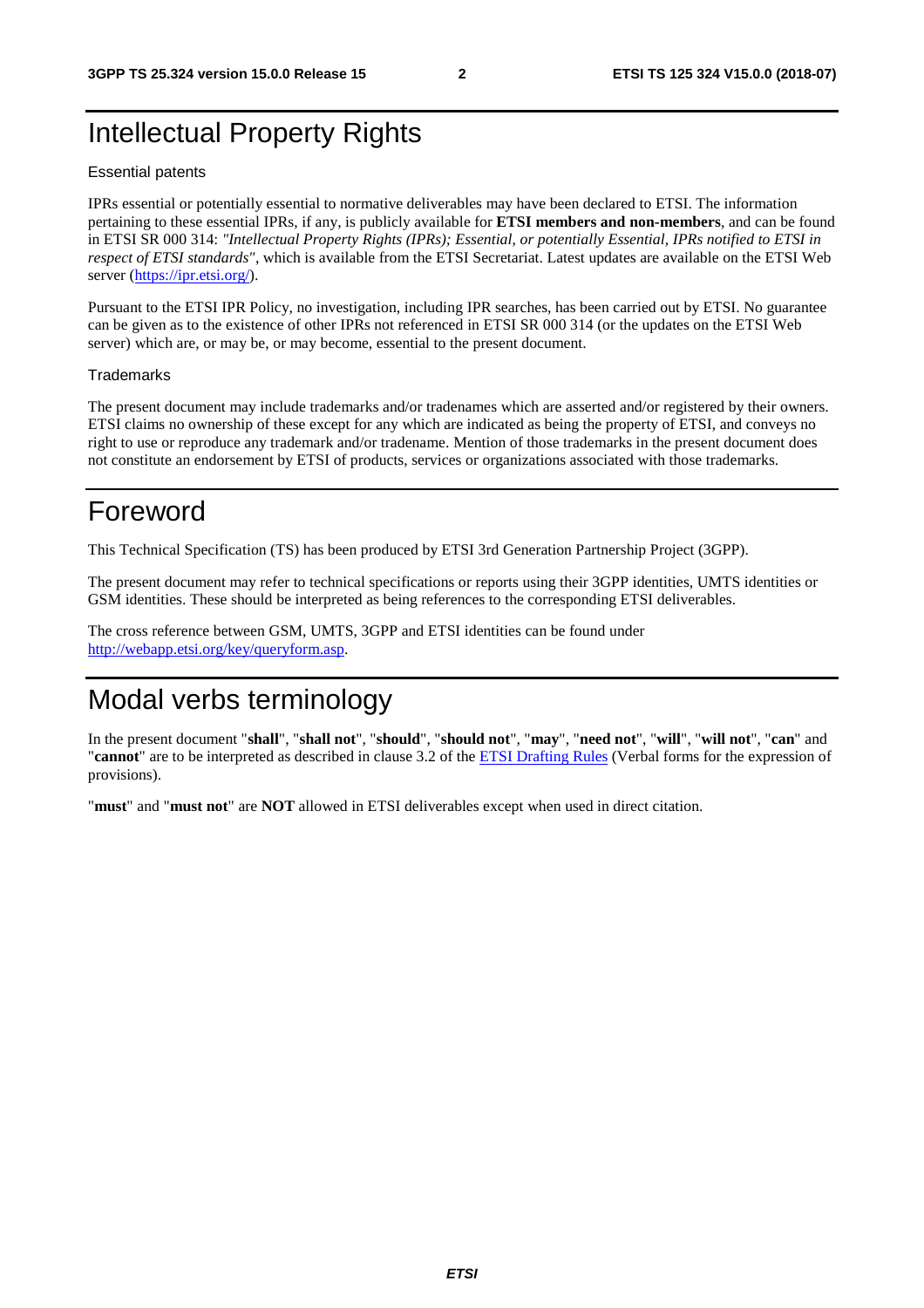ETSI TS 125 324 V15.0.0 (2018-07)

| 1              |  |
|----------------|--|
| 2              |  |
| 3              |  |
| 3.1<br>3.2     |  |
| $\overline{4}$ |  |
| 4.1            |  |
| 5              |  |
| 6              |  |
| 7              |  |
| 8              |  |
| 8.1            |  |
| 8.1.1          |  |
| 8.1.1.1        |  |
| 8.1.1.2        |  |
| 8.1.1.3        |  |
| 8.1.2          |  |
| 8.1.2.1        |  |
| 8.1.2.2        |  |
| 8.1.2.3        |  |
| 8.1.2.4        |  |
| 8.2            |  |
| 8.2.1          |  |
| 8.2.1.1        |  |
| 8.2.1.1.1      |  |
| 8.2.1.1.2      |  |
|                |  |
| 8.2.1.1.3      |  |
| 8.2.1.1.4      |  |
| 8.2.1.1.5      |  |
| 8.2.1.1.6      |  |
| 8.2.1.1.7      |  |
| 8.2.1.1.8      |  |
| 8.2.1.1.9      |  |
| 8.2.1.2        |  |
| 8.2.1.2.1      |  |
| 8.2.1.2.2      |  |
| 8.2.1.2.3      |  |
| 8.2.2          |  |
| 8.2.2.1        |  |
| 8.2.2.2        |  |
| 8.2.2.3        |  |
| 8.2.2.4        |  |
| 8.2.2.5        |  |
|                |  |
| 8.2.2.6        |  |
| 8.2.2.7        |  |
| 8.2.2.8        |  |
| 8.2.2.9        |  |
| 8.2.2.10       |  |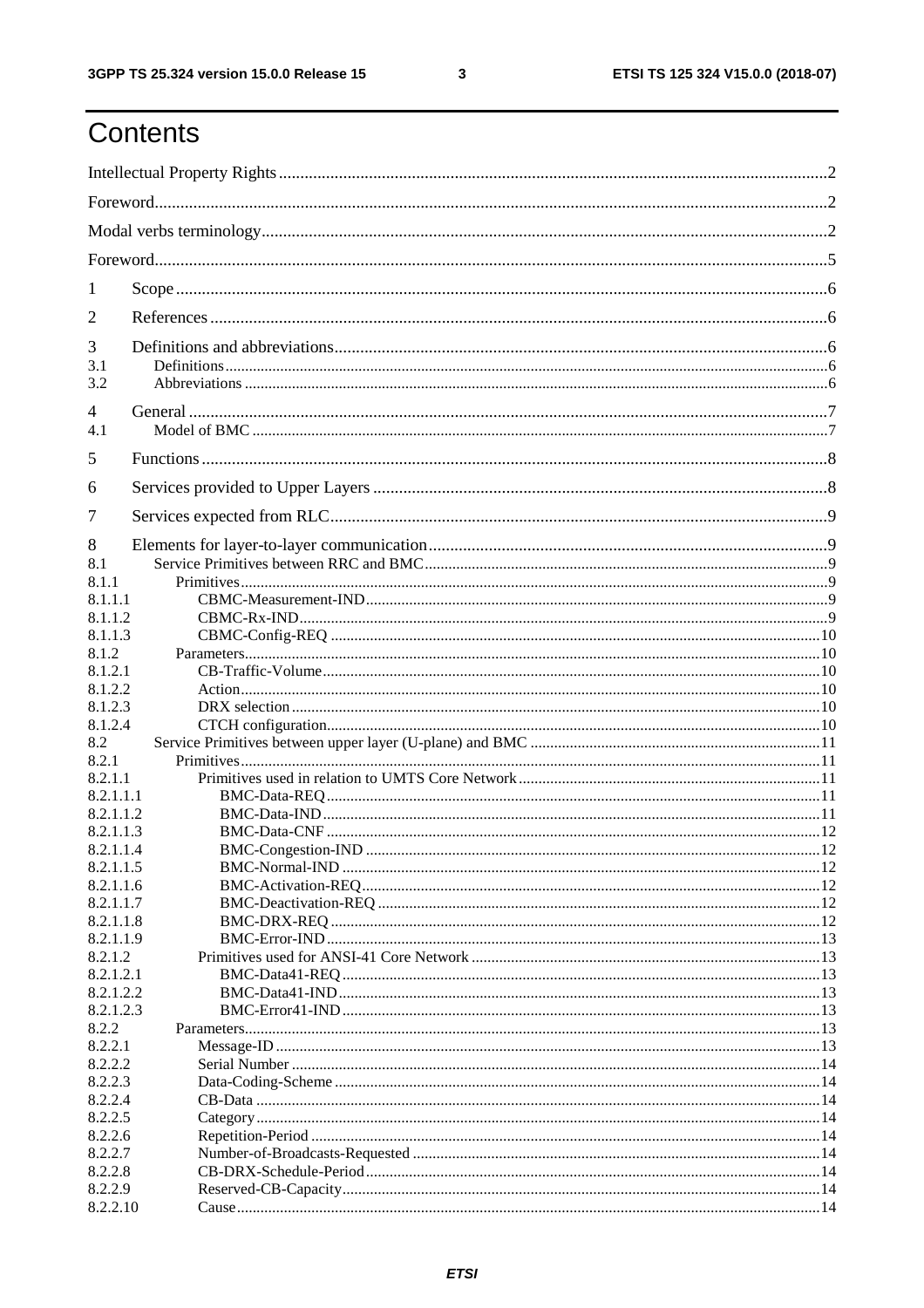#### $\overline{\mathbf{4}}$

| 8.2.2.11 |                               |  |
|----------|-------------------------------|--|
| 8.2.2.12 |                               |  |
| 8.2.2.13 |                               |  |
| 9        |                               |  |
| 9.1      |                               |  |
| 9.2      |                               |  |
| 9.3      |                               |  |
| 9.4      |                               |  |
|          |                               |  |
| 10       |                               |  |
| 10.1     |                               |  |
| 10.2     |                               |  |
| 10.3     |                               |  |
| 10.4     |                               |  |
| 11       |                               |  |
| 11.1     |                               |  |
| 11.2     |                               |  |
| 11.3     |                               |  |
| 11.4     |                               |  |
| 11.5     |                               |  |
| 11.6     |                               |  |
| 11.7     |                               |  |
| 11.8     |                               |  |
| 11.9     |                               |  |
| 11.10    |                               |  |
| 11.11    |                               |  |
| 11.12    |                               |  |
| 11.13    |                               |  |
| 11.14    |                               |  |
|          | <b>Annex A (informative):</b> |  |
|          |                               |  |
|          |                               |  |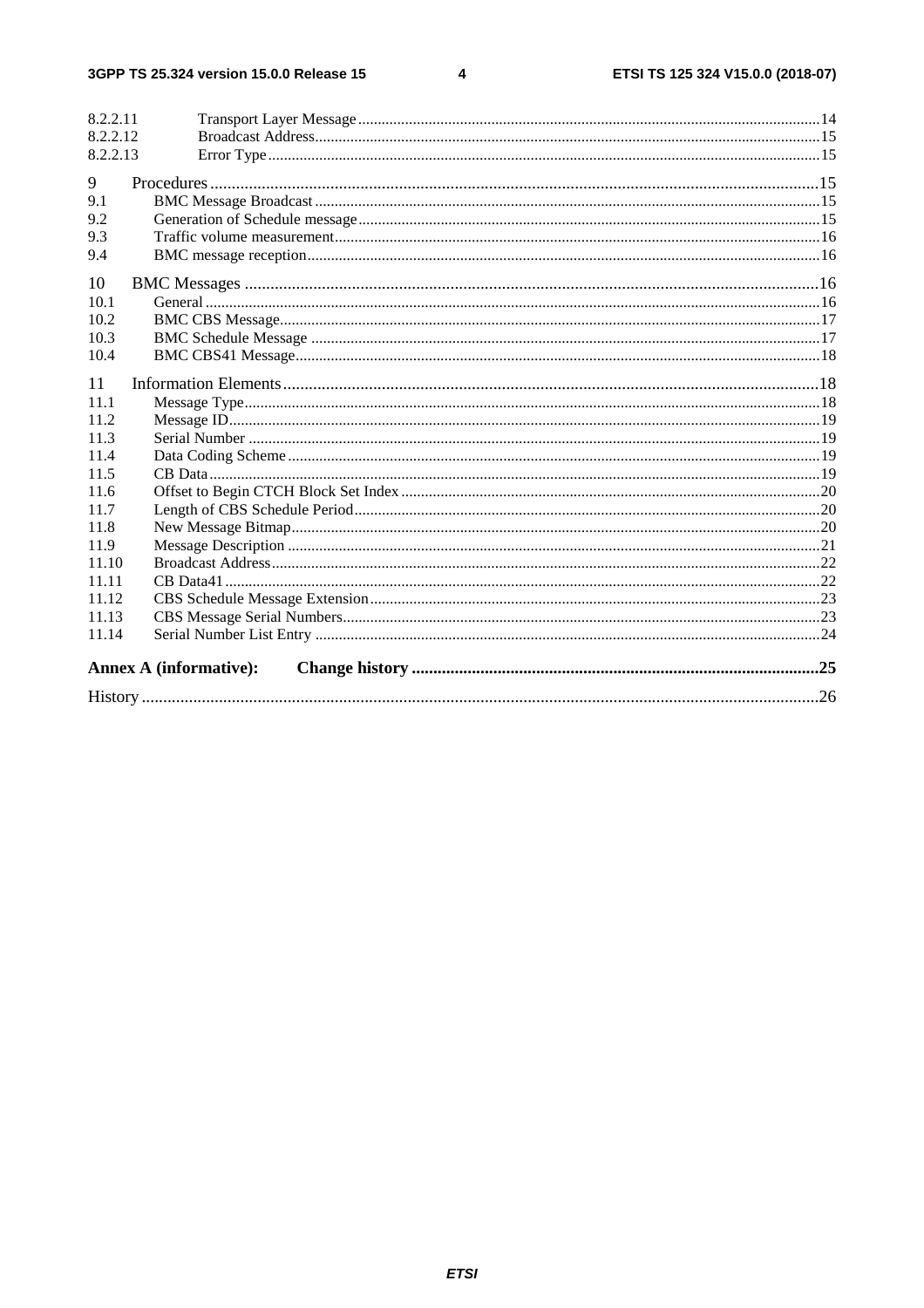# Foreword

This Technical Specification (TS) has been produced by the 3rd Generation Partnership Project (3GPP).

The contents of the present document are subject to continuing work within the TSG and may change following formal TSG approval. Should the TSG modify the contents of the present document, it will be re-released by the TSG with an identifying change of release date and an increase in version number as follows:

Version x.y.z

where:

- x the first digit:
	- 1 presented to TSG for information;
	- 2 presented to TSG for approval;
	- 3 or greater indicates TSG approved document under change control.
- y the second digit is incremented for all changes of substance, i.e. technical enhancements, corrections, updates, etc.
- z the third digit is incremented when editorial only changes have been incorporated in the document.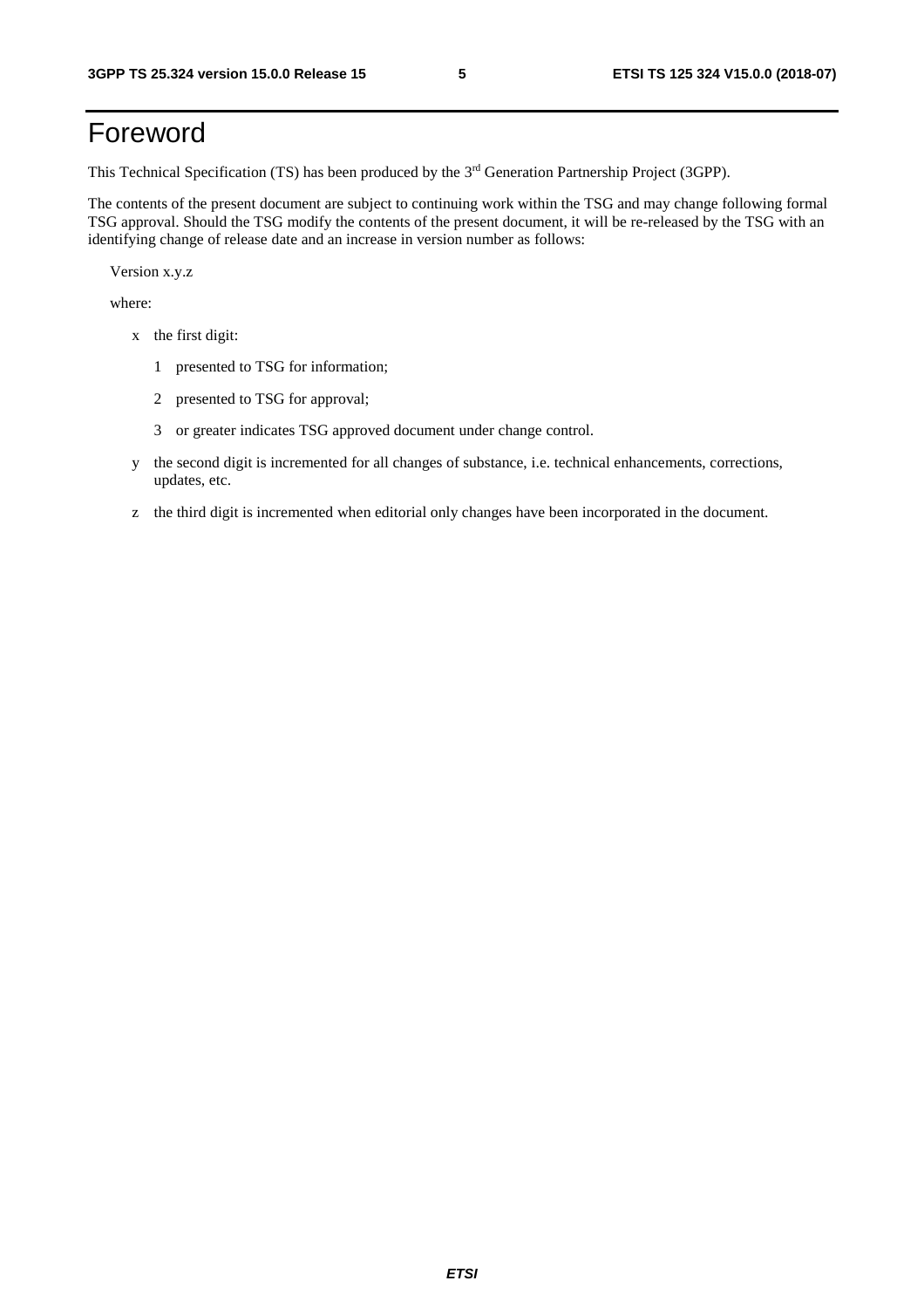# 1 Scope

The present document provides the description of the Broadcast/Multicast Control Protocol (BMC). This protocol adapts broadcast and multicast services on the radio interface.

# 2 References

The following documents contain provisions which, through reference in this text, constitute provisions of the present document.

- References are either specific (identified by date of publication, edition number, version number, etc.) or non-specific.
- For a specific reference, subsequent revisions do not apply.
- For a non-specific reference, the latest version applies. In the case of a reference to a 3GPP document (including a GSM document), a non-specific reference implicitly refers to the latest version of that document *in the same Release as the present document*.
- [1] 3GPP TS 25.322: "RLC Protocol Specification".
- [2] 3GPP TS 25.301: "Radio Interface Protocol Architecture".
- [3] 3GPP TS 23.041: "Technical realization of Cell Broadcast Service (CBS)".
- [4] 3GPP TS 23.038: "Alphabets and Language".
- [5] 3GPP TS 25.419: "UTRAN Iu interface: Service Area Broadcast Protocol SABP".
- [6] 3GPP TS 25.925: "Radio Interface for Broadcast/Multicast Services".
- [7] TIA/EIA-41-D: "Technical realization of Cell Broadcast Service (CBS)".
- [8] TIA/EIA-637-A: "TR45 Short Message Service for Spread Spectrum Systems".

# 3 Definitions and abbreviations

## 3.1 Definitions

For the purposes of the present document, the following terms and definitions apply.

**CB message**: user data as transmitted from Cell Broadcast Centre to UE (BMC SDU)

**CB repetition period**: period after which a CB message should be broadcast again if more than one repetition are requested

**Number of Broadcast Requested**: number of broadcasts requested for a CB message. This number is infinite or finite

**DRX Schedule Period**: schedule period as optionally requested by the CBC (unit: seconds)

**Reserved CB Capacity**: percentage of the capacity reserved for CB messages with category HIGH on the allocated radio resources CTCH, FACH and S-CCPCH. This parameter can be set optionally by the CBC.

**CTCH Block Set**: subset of the transport block set of FACH on which the CTCH used for CBS is mapped uniquely

**CBS schedule period**: finite sequence of CTCH Block Sets of variable length in which scheduled CB messages are broadcast

## 3.2 Abbreviations

For the purposes of the present document, the following abbreviations apply:

| AS  | <b>Access Stratum</b>              |
|-----|------------------------------------|
| BMC | <b>Broadcast/Multicast Control</b> |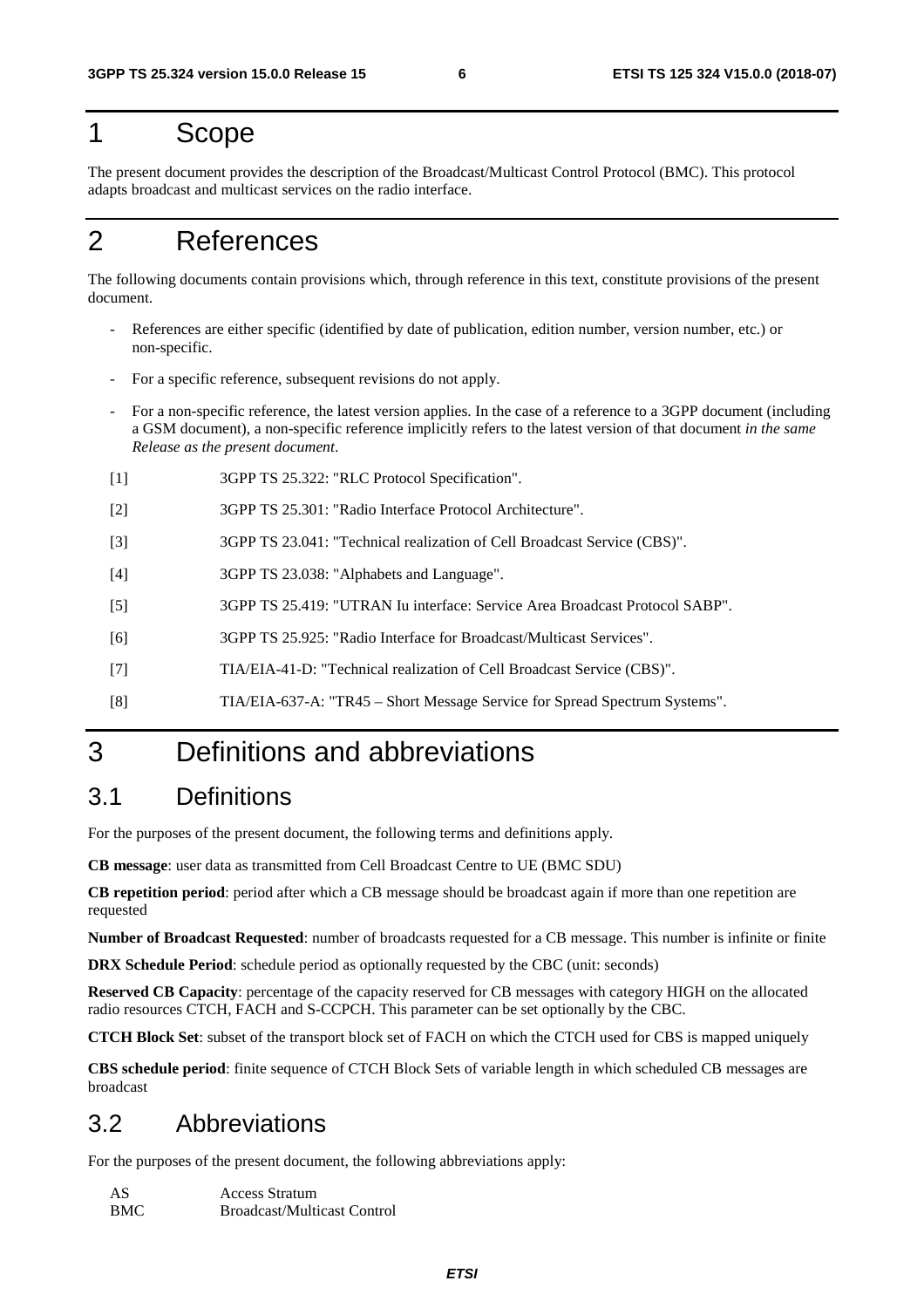| $C-SAP$        | Control Service Access Point       |
|----------------|------------------------------------|
| CBC.           | <b>Cell Broadcast Centre</b>       |
| CBS            | Cell Broadcast Service             |
| <b>CTCH</b>    | Common Traffic Channel             |
| <b>CTCH-BS</b> | <b>CTCH Block Set</b>              |
| <b>FACH</b>    | Forward Access Channel             |
| IE             | <b>Information Element</b>         |
| kbps           | kilo-bits per second               |
| L1             | Layer 1 (physical layer)           |
| L2             | Layer 2 (data link layer)          |
| L <sub>3</sub> | Layer 3 (network layer)            |
| <b>MAC</b>     | Medium Access Control              |
| <b>NAS</b>     | Non Access Stratum                 |
| <b>NSAPI</b>   | Network layer Service Access Point |
| <b>PDCP</b>    | Packet Data Convergence Protocol   |
| RLC            | Radio Link Control                 |
| <b>RRC</b>     | Radio Resource Control             |
| UE             | User Equipment                     |
|                |                                    |

# 4 General

# 4.1 Model of BMC

Broadcast/Multicast Control (BMC) is a sublayer of L2 that exists in the User-Plane only. It is located above RLC. The L2/BMC sublayer is assumed as transparent for all services except broadcast/multicast.

Figure 4.1-1 shows the model of the L2/BMC sublayer within the UTRAN radio interface protocol architecture.

At the UTRAN side, the BMC sublayer shall consist of one BMC protocol entity per cell. Each BMC entity requires a single CTCH, which is provided by the MAC sublayer, through the RLC sublayer. The BMC requests the Unacknowledged Mode service of the RLC.

It is assumed that there is a function in the RNC above BMC that resolves the geographical area information of the CB message (or, if applicable, performs evaluation of a cell list) received from the Cell Broadcast Centre (CBC). A BMC protocol entity serves only those messages at BMC-SAP that are to be broadcast into a specified cell.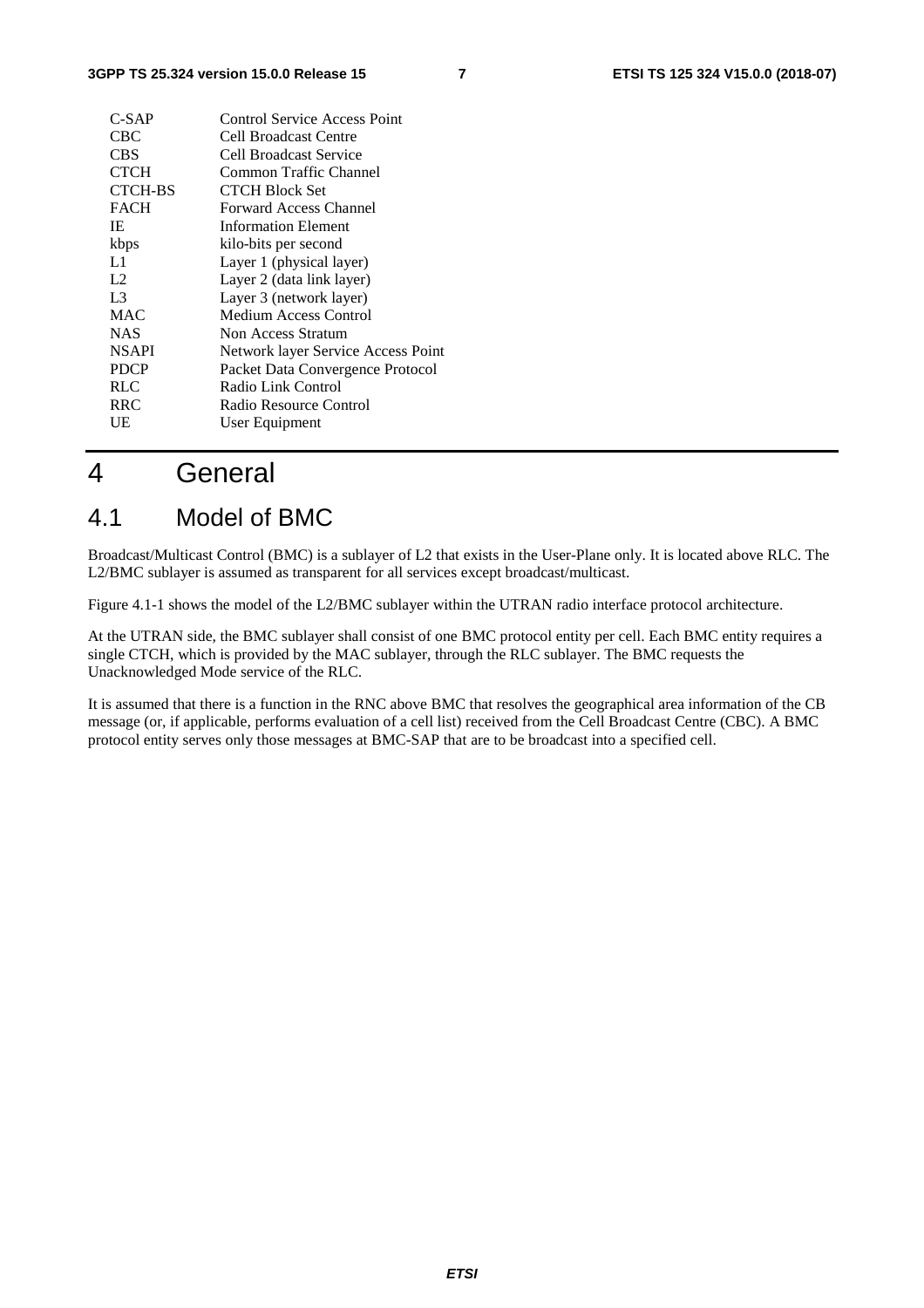

**Figure 4.1-1: BMC protocol model** 

# 5 Functions

The functions are specified in [2]. They are:

- Storage of Cell Broadcast Messages.
- Traffic volume monitoring and radio resource request for CBS.
- Scheduling of BMC messages.
- Transmission of BMC messages to UE.
- Delivery of Cell Broadcast messages to upper layer (NAS).

# 6 Services provided to Upper Layers

The BM-SAP provides a broadcast/multicast transmission service in the user plane on the radio interface for common user data in unacknowledged mode.

The BMC sublayer interacts with other entities as illustrated in figure 1 of chapter 4. The interactions with the upper layer/U-plane and the RRC layer are specified in terms of primitives where the primitives represent the logical exchange of information and control between the BMC sublayer and higher layers. They do not specify or constrain implementations. The (adjacent) layers connect to each other through Service Access Points (SAPs).

Three types of primitives are used for this document, as follows:

**- REQUEST:** 

This type is used when a higher layer is requesting a service from a lower layer.

**- INDICATION:** 

This type is used by a lower layer providing a service to notify its higher layer of activities concerning that higher layer.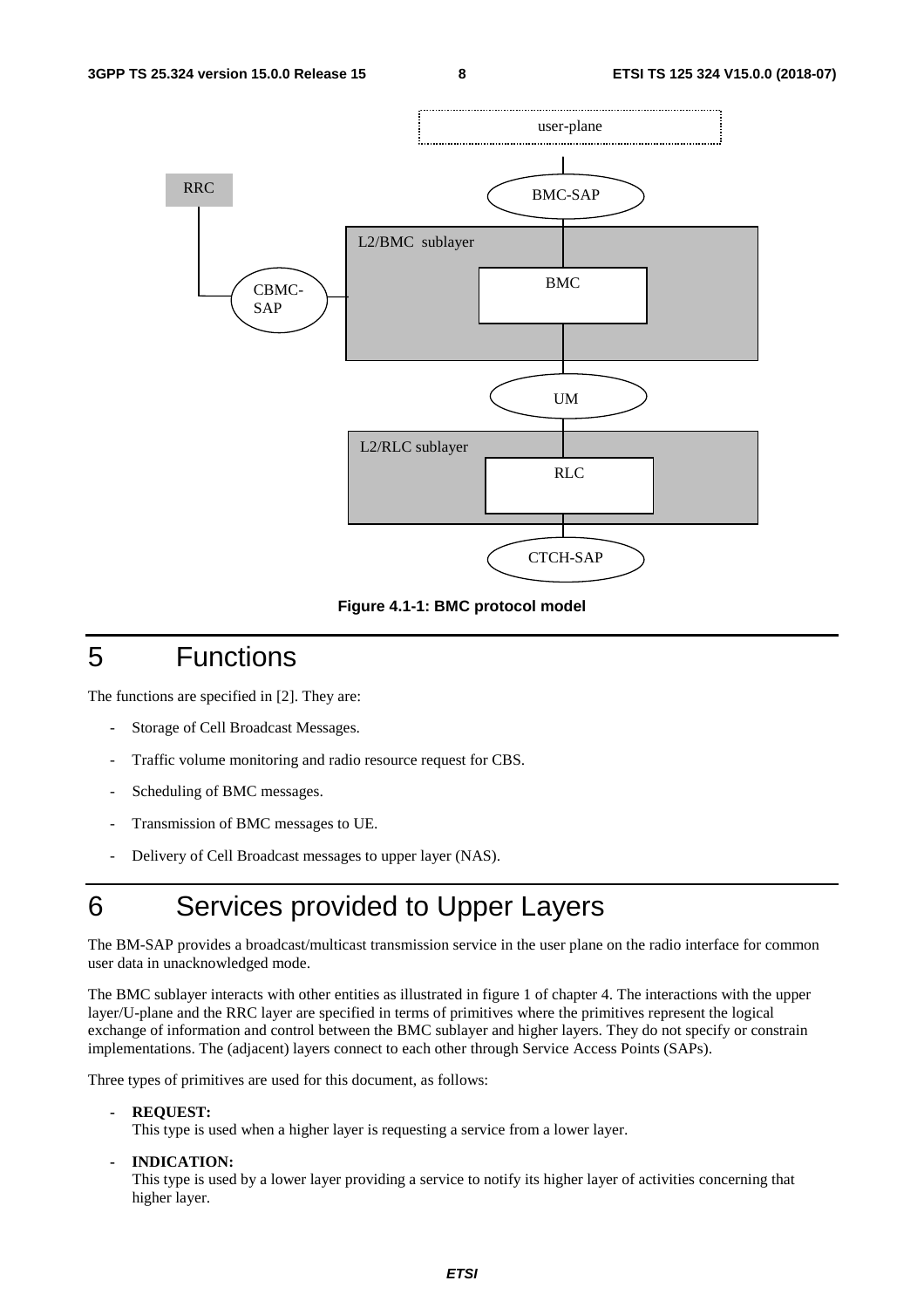#### **- CONFIRM:**

This type is used by a lower layer providing the requested service to confirm to the higher layer that the activity has been completed.

The primitives defined below are for communications between upper layer and BMC, as well as RRC and BMC in the same protocol stack.

For the BMC sublayer two sets of primitives are defined.

**- Primitives between BMC and upper layer (U-plane):** 

BMC - Generic name - Type: Parameters.

**- Primitives between BMC and the RRC entity:** 

CBMC - Generic name - Type: Parameters.

# 7 Services expected from RLC

The BMC uses the unacknowledged mode service of the RLC sublayer.

See [1] for details.

# 8 Elements for layer-to-layer communication

## 8.1 Service Primitives between RRC and BMC

## 8.1.1 Primitives

The primitives supported at CBMC-SAP between RRC and BMC are shown in Table 8.1.1-1.

#### **Table 8.1.1-1: Primitives between BMC and RRC**

| <b>Generic Name</b>  | <b>Parameters</b>     |
|----------------------|-----------------------|
| CBMC-Measurement-IND | CB-Traffic-Volume     |
| CBMC-Rx-IND          | Action, DRX selection |
| CBMC-Config-REQ      | CTCH configuration    |

#### 8.1.1.1 CBMC-Measurement-IND

The CBMC-Measurement-IND primitive is used by BMC to indicate the CB traffic volume.

**Primitive Type**: indication.

#### **Parameters:**

CB-Traffic-Volume.

## 8.1.1.2 CBMC-Rx-IND

The CBMC-Rx-IND primitive is used by BMC to indicate to RRC whether CB message reception shall start or stop and indicate when CB messages of interest are arriving in the next CBS schedule period.

**Primitive Type**: indication.

#### **Parameters:**

Action.

DRX selection.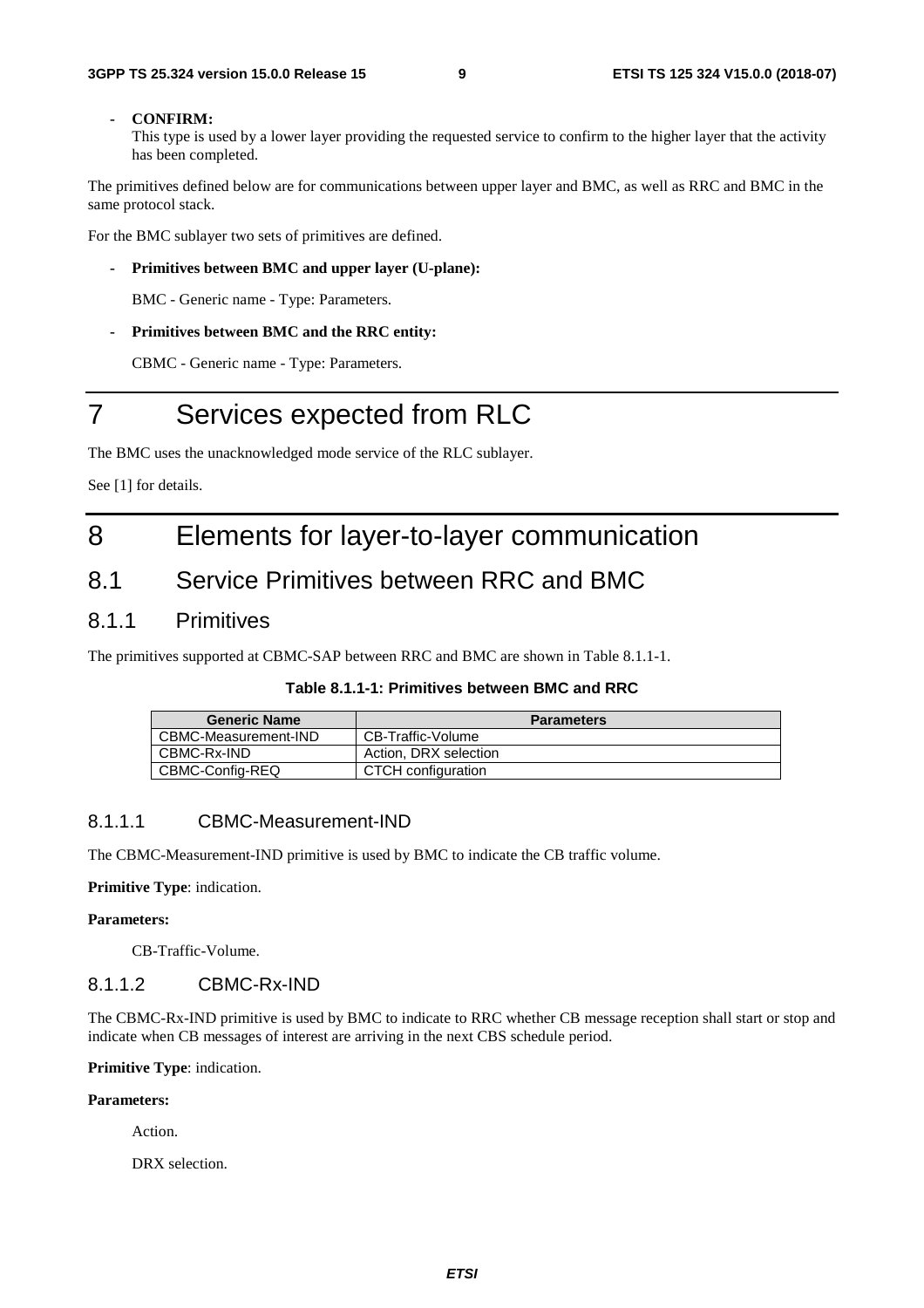## 8.1.1.3 CBMC-Config-REQ

The CBMC-Config-REQ primitive is used by RRC to inform the BMC about the setting of the CTCH configuration.

**Primitive Type**: indication.

## **Parameters:**

CTCH configuration.

## 8.1.2 Parameters

## 8.1.2.1 CB-Traffic-Volume

Expected CTCH transmission rate [kbps].

Value set: 0,1,..,32.

8.1.2.2 Action

Start CBS reception.

Stop CBS reception.

## 8.1.2.3 DRX selection

List of absolute CTCH BS indices which are of interest and which should be received by Layer 1.

## 8.1.2.4 CTCH configuration

Current CTCH-BS index,  $1 \le i \le 256$ .

FACH identification.

Transport Format Set of the allocated FACH (TB size, TBS size, TTI).

Reserved CTCH transmission rate [kbps]: 0,1,..,32.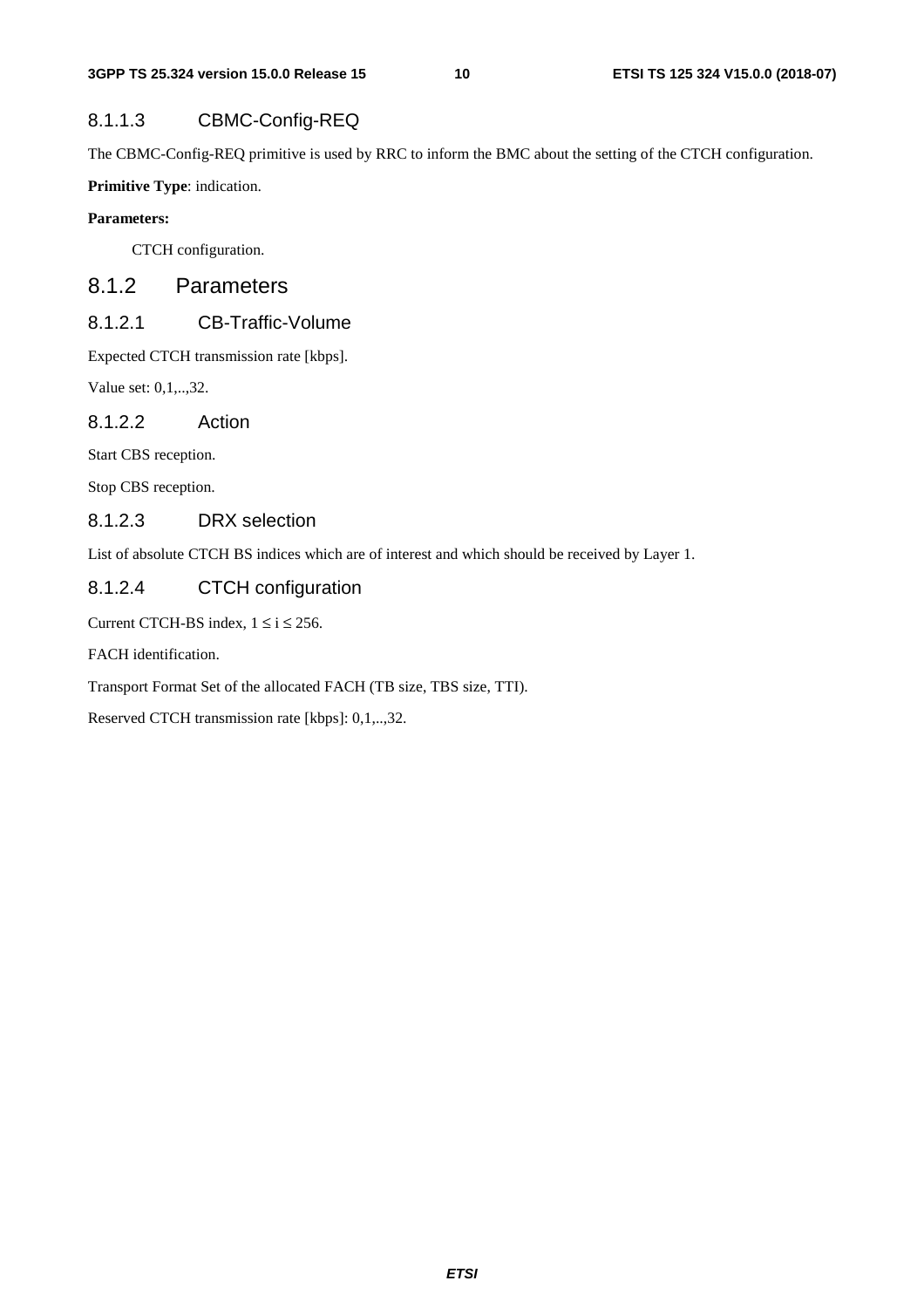# 8.2 Service Primitives between upper layer (U-plane) and BMC

## 8.2.1 Primitives

The primitives supported at BMC-SAP between BMC and upper layer (U-plane) are shown in Table 8.2.1-1.

#### **Table 8.2.1-1: Primitives between BMC and upper layer**

## **Legend: [ ] optional parameters**

| <b>Generic Name</b>         | <b>Parameters</b>                            |
|-----------------------------|----------------------------------------------|
| BMC-Data-REQ                | Message-ID,                                  |
|                             | [, Old-Serial-Number],                       |
|                             | New-Serial-Number.                           |
|                             | Data-Coding-Scheme,                          |
|                             | CB-Data.                                     |
|                             | [Category],                                  |
|                             | Repetition-Period,                           |
|                             | Number-of-Broadcasts-Requested               |
| BMC-Data-IND                | Message-ID,                                  |
|                             | Serial-Number,                               |
|                             | Data-Coding-Scheme,                          |
|                             | CB-Data                                      |
| BMC-Data-CNF                | Message-ID,                                  |
|                             | Serial-Number                                |
| BMC-Congestion-IND          |                                              |
| BMC-Normal-IND              |                                              |
| BMC-Activation-REQ          | Message-ID (n times)                         |
| <b>BMC-Deactivation-REQ</b> | Message-ID (n times)                         |
| BMC-DRX-REQ                 | CB-DRX-Schedule-Period, Reserved-CB-Capacity |
| <b>BMC-Error-IND</b>        | Cause                                        |
| BMC-Data41-REQ              | Transport Layer Message,                     |
|                             | <b>Broadcast Address</b>                     |
| BMC-Data41-IND              | Transport Layer Message,                     |
| BMC-Error41-IND             | Error Type                                   |
|                             |                                              |

## 8.2.1.1 Primitives used in relation to UMTS Core Network

## 8.2.1.1.1 BMC-Data-REQ

The BMC-Data-REQ primitive is used by upper layer to request repeated transmission of CB messages.

#### **Primitive Type**: request.

#### **Parameters:**

Message-ID;

[Old-Serial-Number];

New-Serial-Number;

Data-Coding-Scheme;

CB-Data;

[Category];

Repetition-Period;

Number-of-Broadcasts-Requested.

## 8.2.1.1.2 BMC-Data-IND

The BMC-Data-IND primitive is used to indicate received CB messages (i.e. CB Data) to upper layer.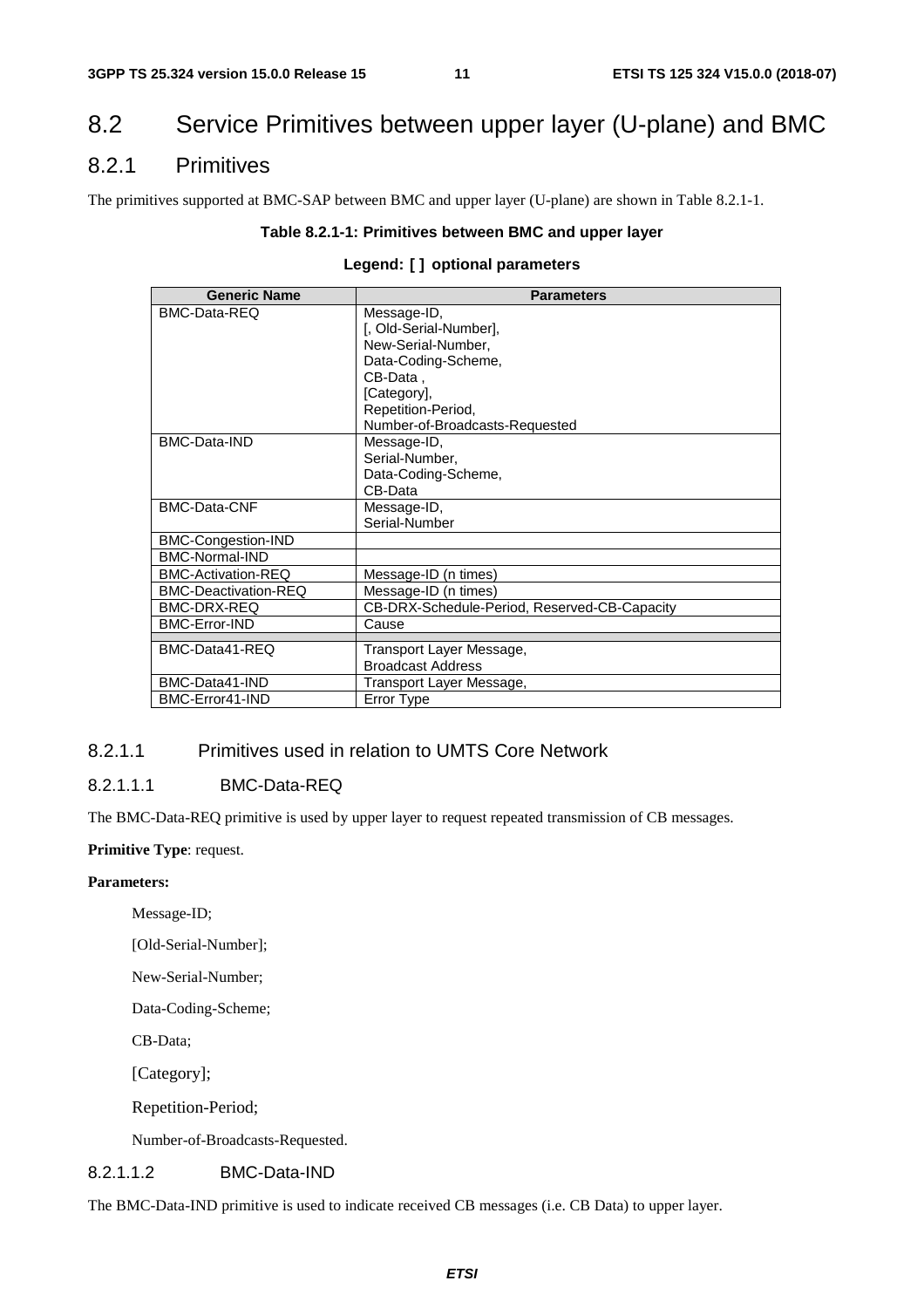**Primitive Type**: indication.

#### **Parameters:**

Message-ID;

Serial-Number;

Data-Coding-Scheme;

CB-Data.

#### 8.2.1.1.3 BMC-Data-CNF

The BMC-Data-CNF primitive is used to indicate the complete broadcast of CB messages.

#### **Primitive Type**: confirmation.

#### **Parameters:**

Message-ID.

Serial-Number.

## 8.2.1.1.4 BMC-Congestion-IND

The BMC-Congestion-IND primitive is used to indicate to upper layer (BM-IWF) that the BMC entity is congested.

**Primitive Type**: indication.

**Parameters:** None.

#### 8.2.1.1.5 BMC-Normal-IND

The BMC-Normal-IND primitive is used to indicate to upper layer (BM-IWF) that the BMC has recovered from a congestion situation and is operating normal.

**Primitive Type**: indication.

**Parameters:** None.

## 8.2.1.1.6 BMC-Activation-REQ

The BMC-Activation-REQ primitive is used to request CB message reception and to notify which CB messages are of interest and shall be delivered to the upper layer.

#### **Primitive Type**: request.

#### **Parameters:**

Message-ID (n times).

## 8.2.1.1.7 BMC-Deactivation-REQ

The BMC-Deactivation-REQ primitive is used to request stop of reception of listed CB messages. If no more CB messages are to be received, CB message reception shall stop.

#### **Primitive Type**: request.

#### **Parameters:**

Message-ID (n times).

#### 8.2.1.1.8 BMC-DRX-REQ

The BMC-DRX-REQ primitive is used to command CBS discontinuous reception (CB DRX).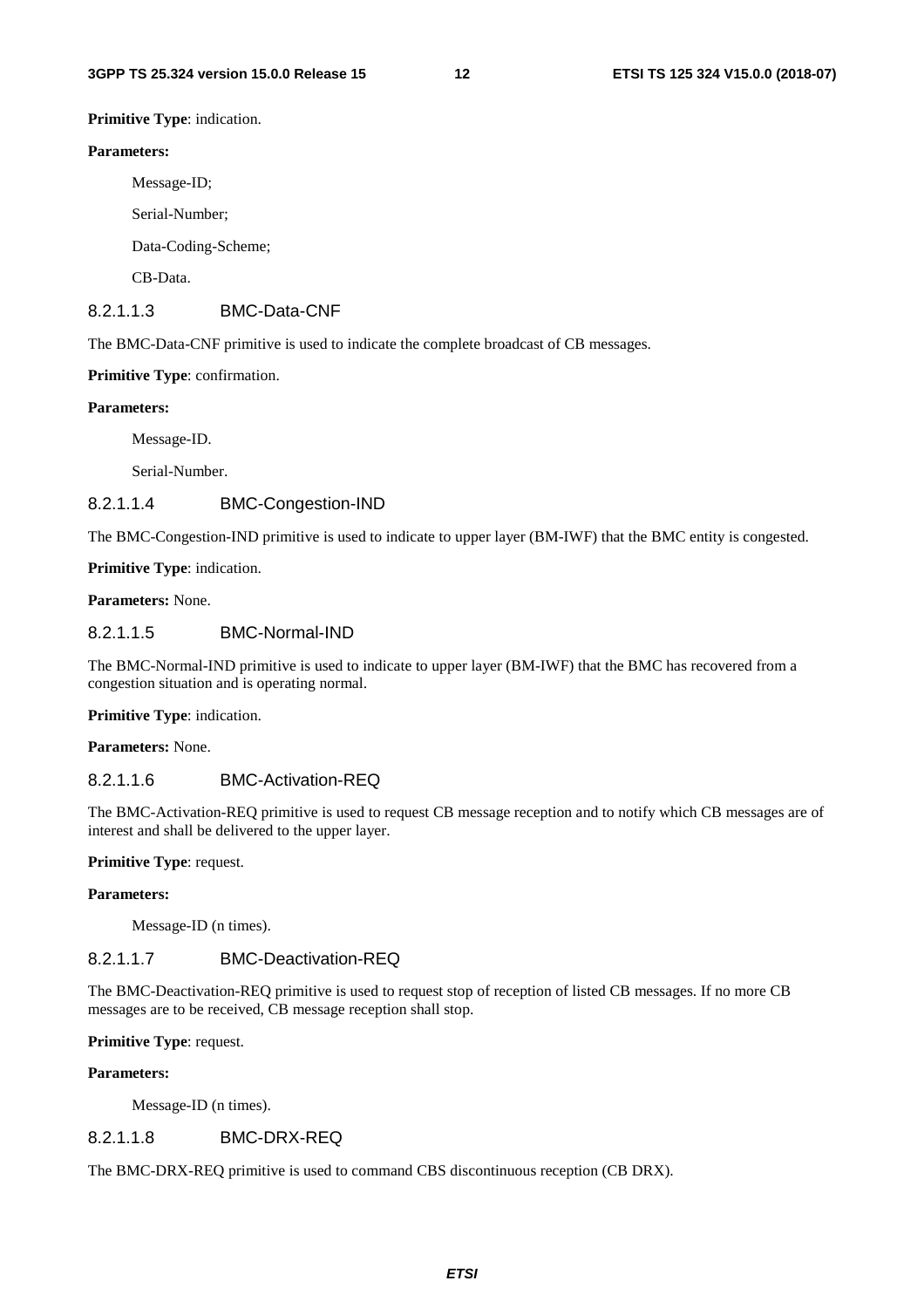NOTE: In UMTS, a Set DRX procedure is not requested for the CBC in TS 23.041. It is left to an O&M system to provide such a function or not.

#### **Primitive Type**: request.

#### **Parameters:**

CB-DRX-Schedule-Period.

Reserved-CB-Capacity.

#### 8.2.1.1.9 BMC-Error-IND

The BMC-Error-IND primitive is used to indicate unsuccessful operations of the BMC entity requested.

#### **Primitive Type**: indication.

#### **Parameters:**

Cause.

## 8.2.1.2 Primitives used for ANSI-41 Core Network

#### 8.2.1.2.1 BMC-Data41-REQ

The BMC-Data41-REQ primitive is used by upper layer (Transport Layer) to request repeated transmission of CBS messages if the source is ANSI-41 core network.

#### **Primitive Type: request.**

#### **Parameters:**

Transport Layer Message.

Broadcast Address.

## 8.2.1.2.2 BMC-Data41-IND

The BMC-Data-IND primitive is used to indicate received CB messages to upper layer (Transport Layer) if the source is ANSI-41 core network.

#### **Primitive Type**: indication.

#### **Parameters:**

Transport Layer Message.

Broadcast Address.

## 8.2.1.2.3 BMC-Error41-IND

The BMC-Error-IND primitive is used to report BMC Layer Error to the upper layer (Transport Layer) if the source is ANSI-41 core network.

#### **Primitive Type**: indication.

#### **Parameters:**

Error Type.

## 8.2.2 Parameters

#### 8.2.2.1 Message-ID

Part of the CB message identification describing the source and type of a CB message. This parameter is described in [3].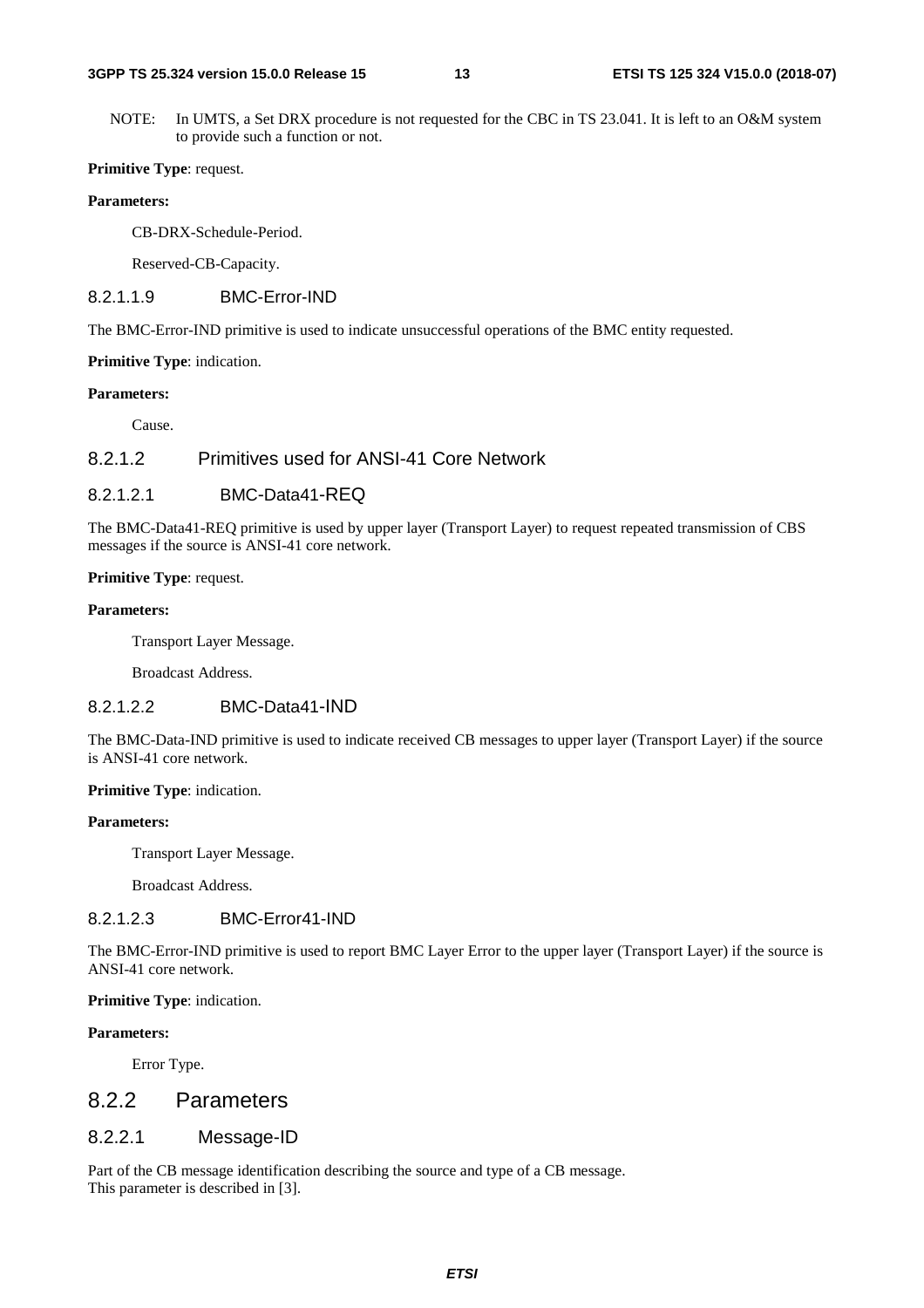## 8.2.2.2 Serial Number

Part of the CB message identification describing variants of a CB message. This parameter is described in [3].

#### 8.2.2.3 Data-Coding-Scheme

Data coding scheme applied to the CB information. This parameter is described in [4] and [3].

## 8.2.2.4 CB-Data

CB information to be broadcast.

NOTE: The relation to GSM CBS pages can be found in [6] or [3].

#### 8.2.2.5 Category

Indicates the category (priority) of the CB message.

Values:

HIGH (CB message is to be broadcast at the earliest opportunity in the reserved CB capacity of the current CB DRX schedule period).

NORMAL (default, CB messages to be broadcast according to the associated repetition period).

BACKGROUND (CB message to be broadcast in the CB capacity not occupied by HIGH or NORMAL CB messages within a CB DRX schedule period).

This parameter is described in [3].

#### 8.2.2.6 Repetition-Period

Indicates the period of time after which broadcast of the CB message should be repeated. This parameter is described in [3].

NOTE: For GSM, the repetition period is a multiple of 1.883 seconds (cf. [3]).

## 8.2.2.7 Number-of-Broadcasts-Requested

Number of times a CB message is to be broadcast.

Values:<br>0 indefinitely.

n,  $1 \le n \le 65535$  finite number of times to be broadcast.

This parameter is described in [3].

#### 8.2.2.8 CB-DRX-Schedule-Period

Indication of the CB DRX schedule period length.

#### 8.2.2.9 Reserved-CB-Capacity

Indicates the capacity reserved for CB messages with Category = HIGH or new CB messages.

#### 8.2.2.10 Cause

CB message already stored.

Old CB message not stored.

## 8.2.2.11 Transport Layer Message

This parameter is described in [8].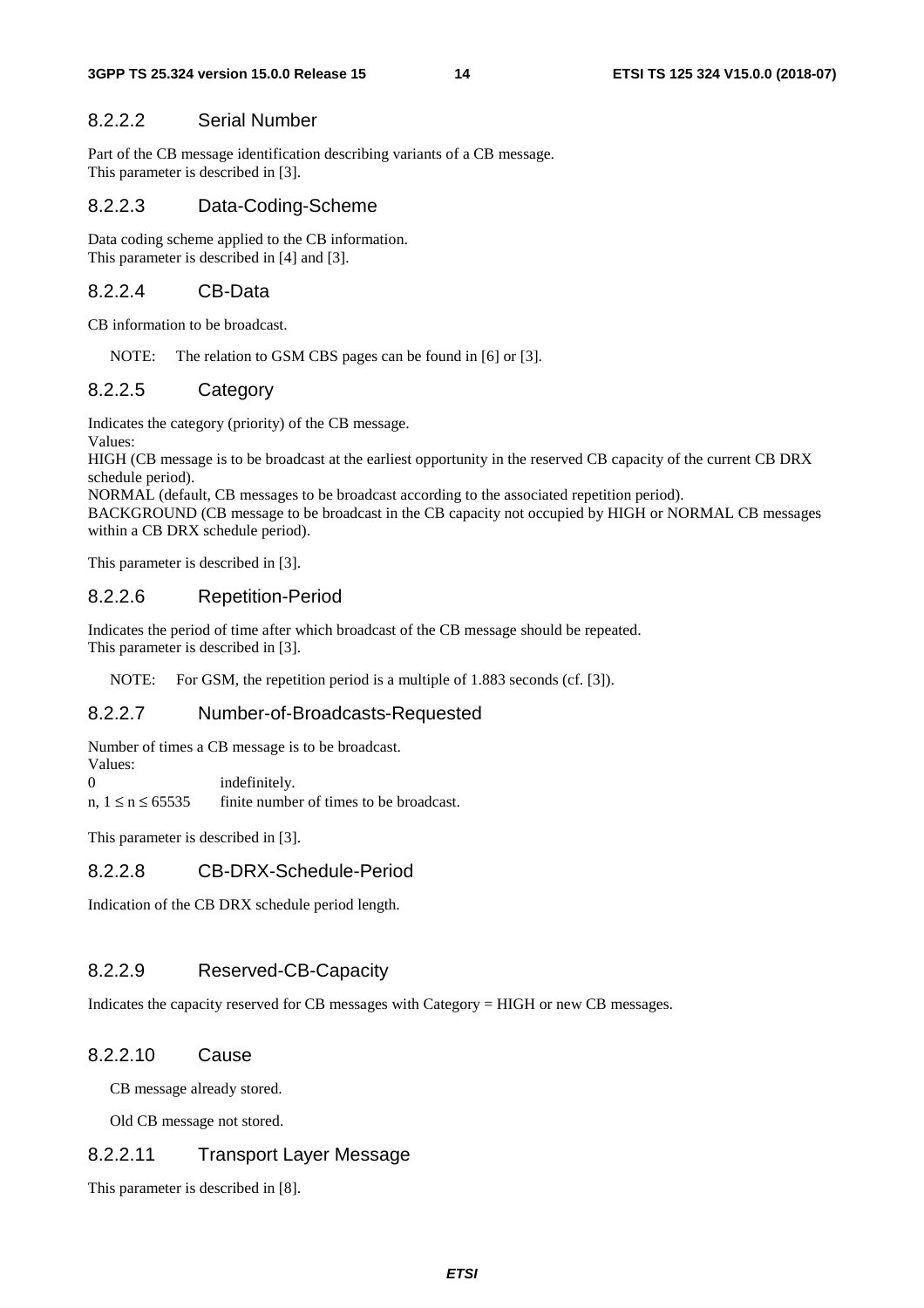## 8.2.2.12 Broadcast Address

This parameter is described in [8].

## 8.2.2.13 Error Type

The error codes shall be SMS\_CauseCode values as defined in the SMS\_CauseCode Table in [7].

# 9 Procedures

# 9.1 BMC Message Broadcast



**Figure 9.1-1: Procedure for broadcast of BMC messages** 

This procedure is used for broadcasting BMC messages from the network to UEs in a cell. A UE supporting Cell Broadcast Service (CBS) shall be capable to receive BMC messages in the Idle mode and in CELL\_PCH and URA\_PCH RRC-states of Connected mode.

Three types of BMC messages are identified: CBS Message, CBS41 Message and Schedule Message.

## 9.2 Generation of Schedule message

NOTE: Principles and examples are described in [6].

This procedure calculates the CBS schedule periods and assigns BMC messages (i.e. CBS Messages, CBS41 Messages and Schedule Messages) to the CBS schedule periods and gives an indication which of the CTCH Block Sets containing a part of or a complete BMC messages has the status "new".

NOTE: The concatenation function of RLC shall not be applied. RLC Length Indicators shall not be concatenated with RLC SDUs they do not refer to.

Algorithms used for scheduling are implementation dependent and thus do not need to be specified. Some parameters may be set by CBC or O&M system.

CTCH Block Sets are indicated in a New Message Bitmap IE of BMC Schedule Message as new (bit position of a CTCH Block Set is set to value "1") when one of the following conditions is met:

The CTCH Block Set contains part of or a complete BMC message which

was either not sent during the previous CBS schedule period,

or sent unscheduled during the preceding CBS schedule period;

or, the CTCH Block Set is indicated as of free usage, reading advised,

or it contains the Schedule Message partly or complete of the following CBS schedule period,

or it contains a CBS41 Message partly or complete.

Other BMC messages sent in the same CBS schedule messages are indicated as "old" (bit position of CTCH Block Set containing this message partly or complete is set to value 0).

The indication "new" is set both for the first transmission of a BMC message in the CBS schedule period or a repetition of it within the CBS schedule period. For CBS41 Messages, repetition is not specified.

The input parameters of the scheduling procedure are set by CBC or RRC or by the O&M system for the BMC.

The CBC input parameters are: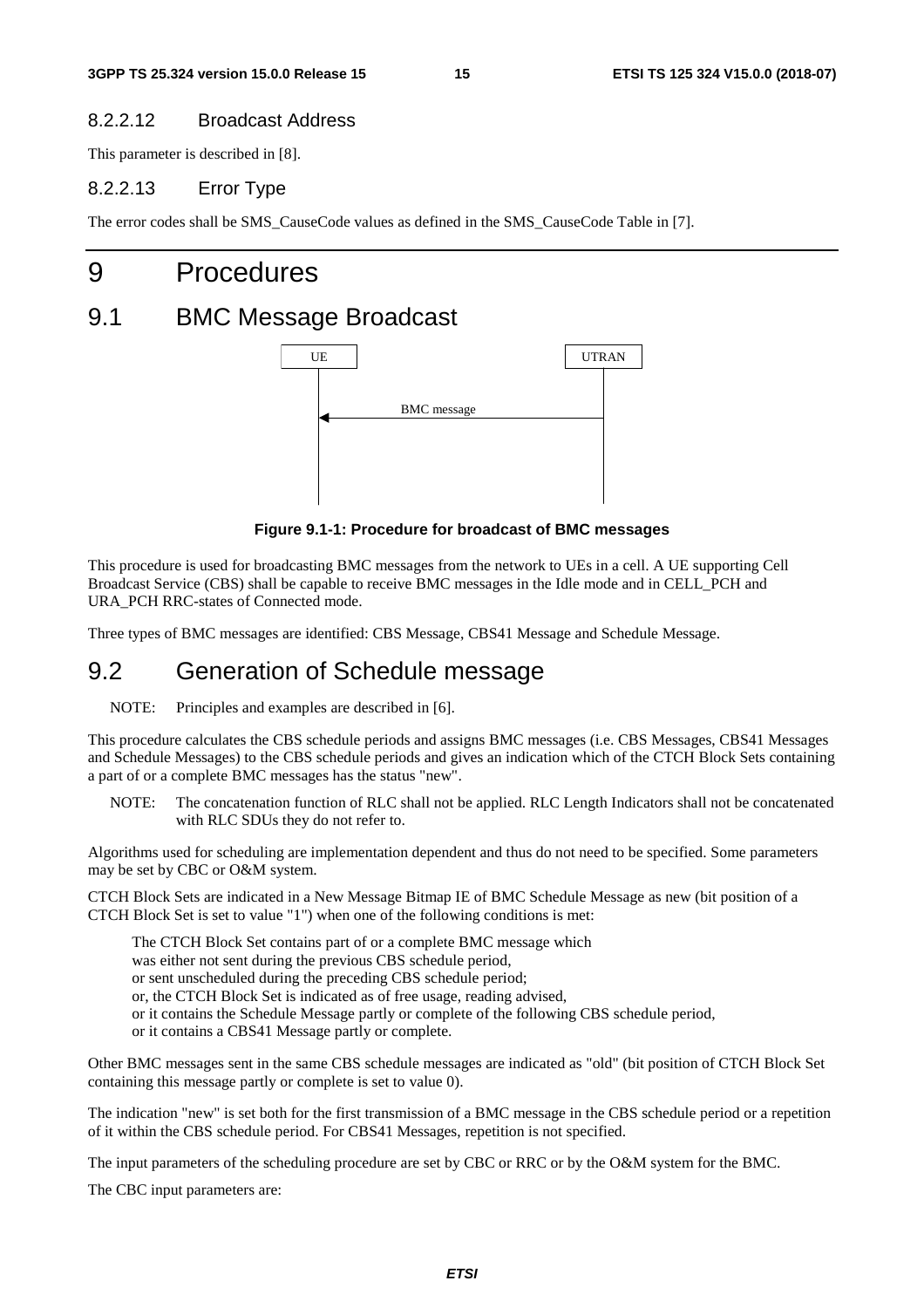CB messages (i.e. BMC SDUs), Message Identifier per CB message, Serial Number per CB message, CB repetition period per CB message, Number of Broadcast Requested per CB message.

The RRC input parameters are:

 Sizes of CTCH Block Sets, Timing of CTCH Block Set sequence.

The O&M (BMC) input parameters are:

 DRX Schedule Period (cell related parameter) requested optionally, Reserved CB Capacity (cell related parameter) requested optionally.

## 9.3 Traffic volume measurement

The BMC entity on the network side predicts periodically the expected amount of CBS traffic volume (unit: kbps) that is needed for transmission of CB messages currently and indicates this to RRC.

The algorithms used for traffic volume prediction are implementation dependent and thus do not need to be specified. Some parameters may be set by O&M system. The algorithms depend on the chosen algorithms for CB message scheduling (cf. subclause 9.2).

# 9.4 BMC message reception

The BMC entity on the UE side evaluates received BMC Schedule Messages and takes decisions which BMC messages should be received. The reception of a BMC message is indicated to RRC if the CTCH Block Sets carrying this BMC message are indicated as new. If the upper layer has requested reception of individual CB messages when in status "old", the reception of these BMC messages are also indicated to RRC.

If not otherwise requested by upper layers, only those CB messages received in BMC CBS Messages should be delivered to upper layers for which the Serial Number associated with the CB message has changed. This implies that the BMC has to store the last received Serial Number of each CB message activated by upper layers.

Every CBS41 Message received by BMC shall be delivered to upper layer.

# 10 BMC Messages

## 10.1 General

A BMC message is equivalent with a BMC PDU. There are three types of BMC messages defined, CBS messages and CBS41 messages, which carry cell broadcast data from higher layer, and *Schedule messages*, which provide information for support of Discontinuous Reception (DRX) of cell broadcast data at the UE.

BMC messages and information elements are specified using the tabular format methodology as specified in TR 25.921, and additional text is describing the encoding.

NOTE: Only IEs marked as MP or CV in the "Need" column exist, with the exception of the IE "BMC Schedule Message Extension" of the BMC Schedule Message (see subclause 10.3).

BMC messages (i.e. BMC PDUs) specified by tabular format consist of an ordered sequence IE1,..,IEn of information element fields.

The octet string of a BMC message is defined as the concatenation of the octets of the IEs maintaining the sequence order. The bits within an octet are numbered 0 to 7; bit 0 is the least significant bit and is transmitted first. The octets are transmitted in order of increasing octet number, i.e. starting with octet 1. This means that bit 0 of octet 1 is transmitted as the first (leftmost) bit in the Data field of the UMD PDU [1].

The UE shall ignore any unrecognised bits at the end of a BMC message.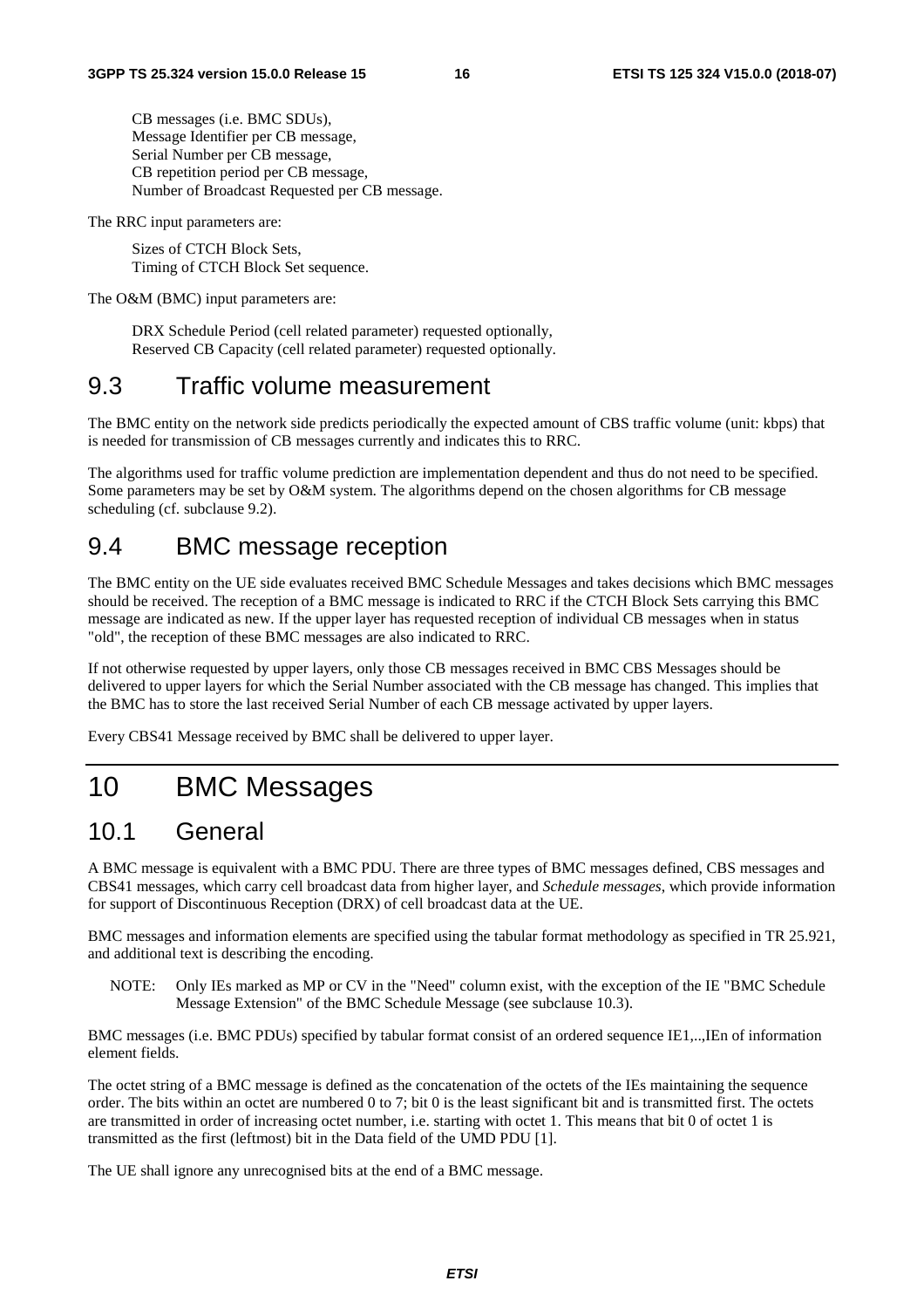NOTE: Although not explicitly stated as a requirement in release '99, 4 and 5 specifications it is assumed that release '99, 4, 5 UEs will also ignore any unrecognised bits at the end of a BMC message.

## 10.2 BMC CBS Message

The CBS Message carries the cell broadcast data and the address information if the address information is based on GSM CBS.

RLC-SAP: UM;

Logical channel: CTCH;

Direction: UTRAN  $\rightarrow$  UE.

| <b>Information Element</b> | <b>Need</b> | Multi | Type and<br>reference | <b>Semantics description</b> |
|----------------------------|-------------|-------|-----------------------|------------------------------|
| Message Type               | MP          |       | Sec. 11.1             |                              |
| Message ID                 | MP          |       | Sec. 11.2             |                              |

Sec. 11.5

**Table 10.2-1: CBS Message** 

# 10.3 BMC Schedule Message

Data Coding Scheme MP<br>
CB Data MP

Serial Number MP Sec. 11.3<br>
Data Coding Scheme MP Sec. 11.4

The BMC Schedule Message describes for the succeeding CBS schedule period the time locations for each CBS Message and the location of the Schedule Message of the following CBS schedule period. The UE is not required to start receiving a CBS Schedule Period earlier than 100ms after UE has received the complete BMC Schedule message.

RLC-SAP: UM.

Logical channel: CTCH.

Direction: UTRAN  $\rightarrow$  UE.

|  |  | Table 10. 3-1: Schedule Message |  |
|--|--|---------------------------------|--|
|--|--|---------------------------------|--|

| <b>Information Element</b>               | <b>Need</b> | <b>Multi</b>                                                          | Type and  | <b>Semantics description</b>                                                                                                                                                                                                                                                                                                                                                                                                                                                                        | <b>Version</b> |
|------------------------------------------|-------------|-----------------------------------------------------------------------|-----------|-----------------------------------------------------------------------------------------------------------------------------------------------------------------------------------------------------------------------------------------------------------------------------------------------------------------------------------------------------------------------------------------------------------------------------------------------------------------------------------------------------|----------------|
|                                          |             |                                                                       | reference |                                                                                                                                                                                                                                                                                                                                                                                                                                                                                                     |                |
| Message Type                             | <b>MP</b>   |                                                                       | Sec. 11.1 |                                                                                                                                                                                                                                                                                                                                                                                                                                                                                                     |                |
| Offset to Begin CTCH BS index            | MP          |                                                                       | Sec. 11.6 |                                                                                                                                                                                                                                                                                                                                                                                                                                                                                                     |                |
| Length of CBS Scheduling                 | <b>MP</b>   |                                                                       | Sec. 11.7 |                                                                                                                                                                                                                                                                                                                                                                                                                                                                                                     |                |
| Period                                   |             |                                                                       |           |                                                                                                                                                                                                                                                                                                                                                                                                                                                                                                     |                |
| New Message Bitmap                       | <b>MP</b>   |                                                                       | Sec. 11.8 |                                                                                                                                                                                                                                                                                                                                                                                                                                                                                                     |                |
| <b>Message Description</b>               | <b>MP</b>   | $1$ to<br><length of<br="">CBS<br/>Scheduling<br/>Period&gt;</length> | Sec. 11.9 | Message Description IE is<br>included for each new<br>message (1 in the New<br>message bitmap) as well as<br>for each old message (0 in the<br>New message bitmap). The i-<br>th Message Description IE<br>refers to the i-th bit in the New<br>Message Bitmap IE.<br>The multiplicity for the IE<br>"Message Description" does<br>not require an additional length<br>indication in the encoded<br>message. The multiplicity shall<br>be derived from the IE "Length<br>of CBS Scheduling Period". |                |
| <b>BMC Schedule Message</b><br>Extension | <b>OP</b>   |                                                                       | Sec 11.12 |                                                                                                                                                                                                                                                                                                                                                                                                                                                                                                     | REL-6          |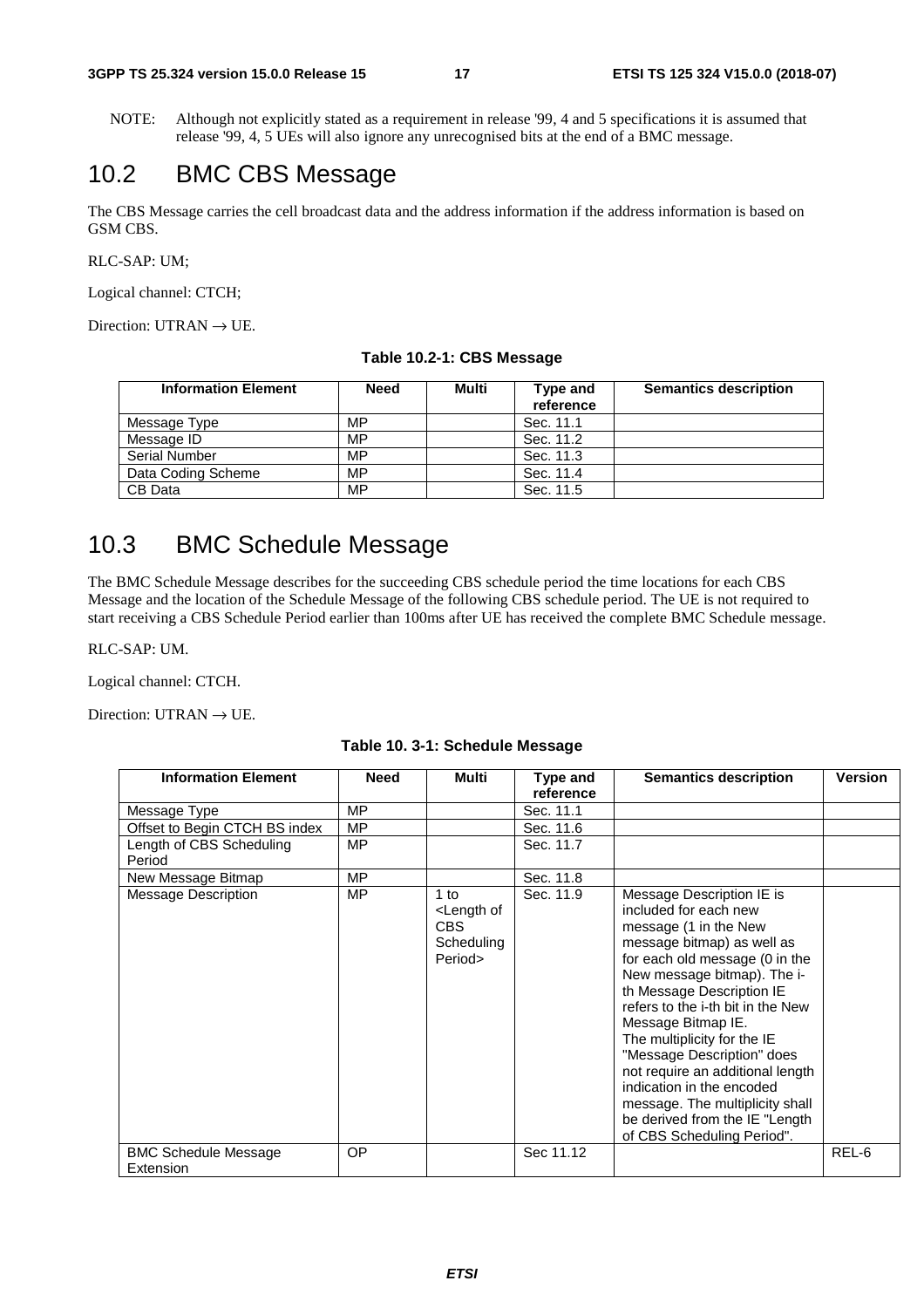The IE "BMC Schedule Message Extension" is optional. There is no explicit mechanism to indicate the presence of this IE in the BMC Schedule Message.

# 10.4 BMC CBS41 Message

The CBS41 Message carries the cell broadcast data and the address information if the address information is based on ANSI-41 CBS.

#### RLC-SAP: UM.

Logical channel: CTCH.

Direction: UTRAN  $\rightarrow$  UE.

#### **Table 10.4-1: CBS41 Message**

| <b>Information Element</b> | <b>Need</b> | Multi | Type and<br>reference | <b>Semantics description</b> |
|----------------------------|-------------|-------|-----------------------|------------------------------|
| Message Type               | МP          |       | Sec. 11.1             |                              |
| <b>Broadcast Address</b>   | МP          |       | Sec. 11.10            |                              |
| CB Data41                  | МP          |       | Sec. 11.11            |                              |

# 11 Information Elements

# 11.1 Message Type

## **Table 11.1-1: Message Type IE**

| <b>IE/Group name</b> | Need | Multi | Type and reference                  | <b>Semantics description</b>                                                                                          |
|----------------------|------|-------|-------------------------------------|-----------------------------------------------------------------------------------------------------------------------|
| Message Type         | MP   |       | Enumerated $(0255)$<br>Table 11.1-2 | This IE is coded as the<br>binary representation of the<br>Message Type. This IE is<br>mapped onto a single<br>octet. |

Coding of Message Type

#### **Table 11.1-2: Coding of Message Type IE**

|           | CBS Message                                                                                          |
|-----------|------------------------------------------------------------------------------------------------------|
| $\sim$    | Schedule Message                                                                                     |
| 2         | CBS41 Message                                                                                        |
| 0, 4, 255 | Reserved for future use (PDUs with this coding<br>will be discarded by this version of the protocol) |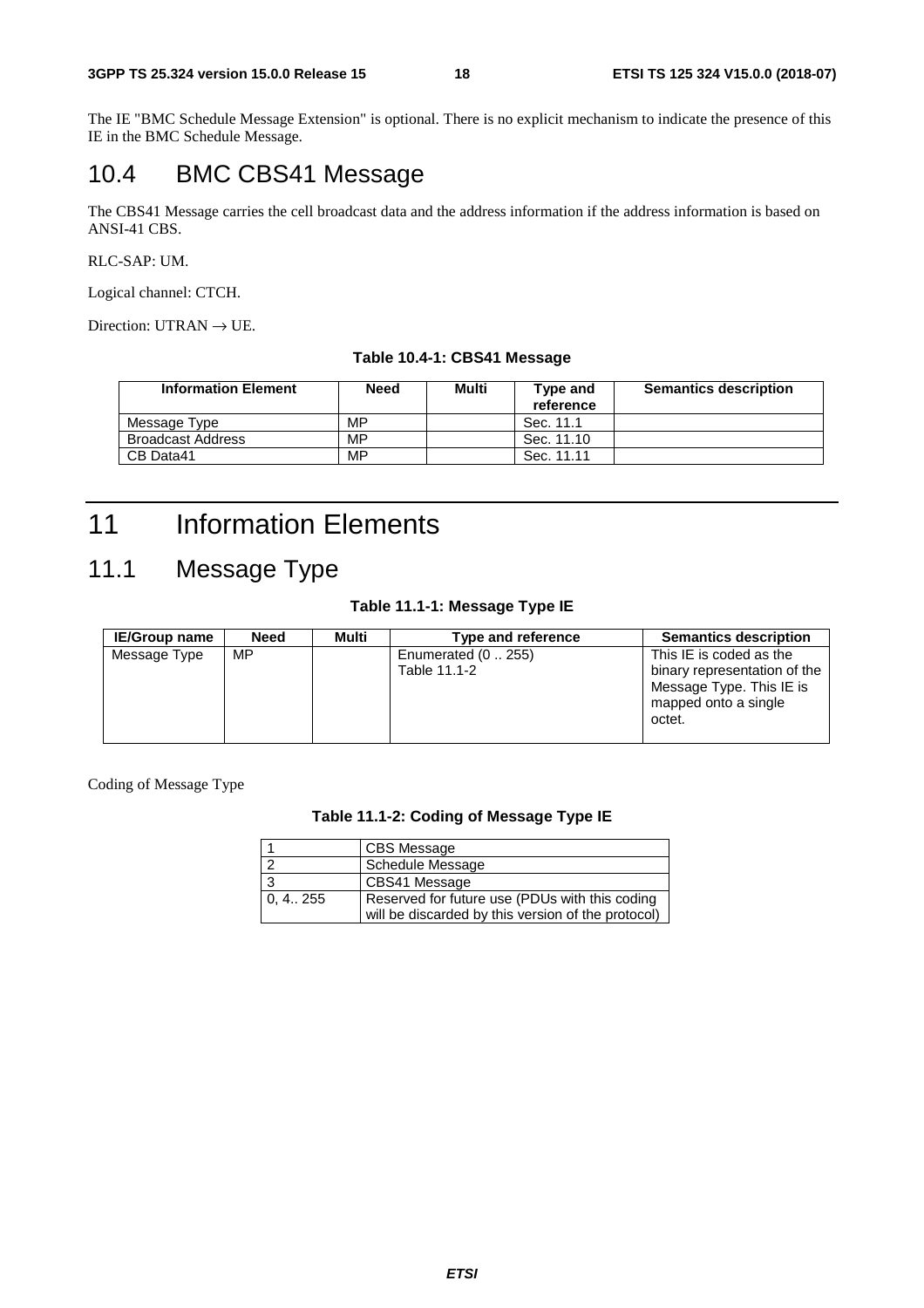# 11.2 Message ID

| <b>IE/Group name</b> | Need | Multi | <b>Type and reference</b> | <b>Semantics description</b> |
|----------------------|------|-------|---------------------------|------------------------------|
| Message ID           | MP   |       | Octet string (2)          | Identification of source and |
|                      |      |       |                           | type of CBS message.         |
|                      |      |       |                           | The first octet contains     |
|                      |      |       |                           | octet 1 of the equivalent IE |
|                      |      |       |                           | defined in and encoded       |
|                      |      |       |                           | according to [3] and so on.  |

#### **Table 11.2-1: Message ID IE**

# 11.3 Serial Number

**Table 11.3-1: Serial Number IE** 

| <b>IE/Group Name</b> | <b>Need</b> | Multi | Type and reference | <b>Semantics description</b>                                                                                                                                                                                                  |
|----------------------|-------------|-------|--------------------|-------------------------------------------------------------------------------------------------------------------------------------------------------------------------------------------------------------------------------|
| <b>Serial Number</b> | MP          |       | Octet string (2)   | Identification of variations<br>of a CBS message (part of<br>the overall CBS message<br>identification).<br>The first octet contains<br>octet 1 of the equivalent IE<br>defined in and encoded<br>according to [3] and so on. |

# 11.4 Data Coding Scheme

## **Table 11.4-1: Data Coding Scheme IE**

| <b>IE/Group name</b> | Need | Multi | Type and reference | <b>Semantics description</b>                                       |
|----------------------|------|-------|--------------------|--------------------------------------------------------------------|
| Data Coding Scheme   | МP   |       | Bitstring(8)       | Identification of the alphabet/coding<br>and the language applied. |
|                      |      |       |                    | This IE is encoded according to [4].                               |

# 11.5 CB Data

## **Table 11.5-1: CB Data IE**

| <b>IE/Group name</b> | <b>Need</b> | Multi | Type and reference | <b>Semantics description</b>         |
|----------------------|-------------|-------|--------------------|--------------------------------------|
| CB Data              | MP.         |       | Octet string (N)   | Content of CBS message. The first    |
|                      |             |       | $N \geq 1$         | octet contains octet 1 of the        |
|                      |             |       |                    | equivalent IE defined in and encoded |
|                      |             |       |                    | according to [4] and so on.          |
|                      |             |       |                    | This IE contains the CB<br>NOTE:     |
|                      |             |       |                    | Data as received in the              |
|                      |             |       |                    | SABP with the length                 |
|                      |             |       |                    | indicator of the PER                 |
|                      |             |       |                    | aligned bit string as                |
|                      |             |       |                    | received on SABP being               |
|                      |             |       |                    | removed.                             |

NOTE: The number N is less than or equal to 1246 octets if a GSM CBS message is broadcast.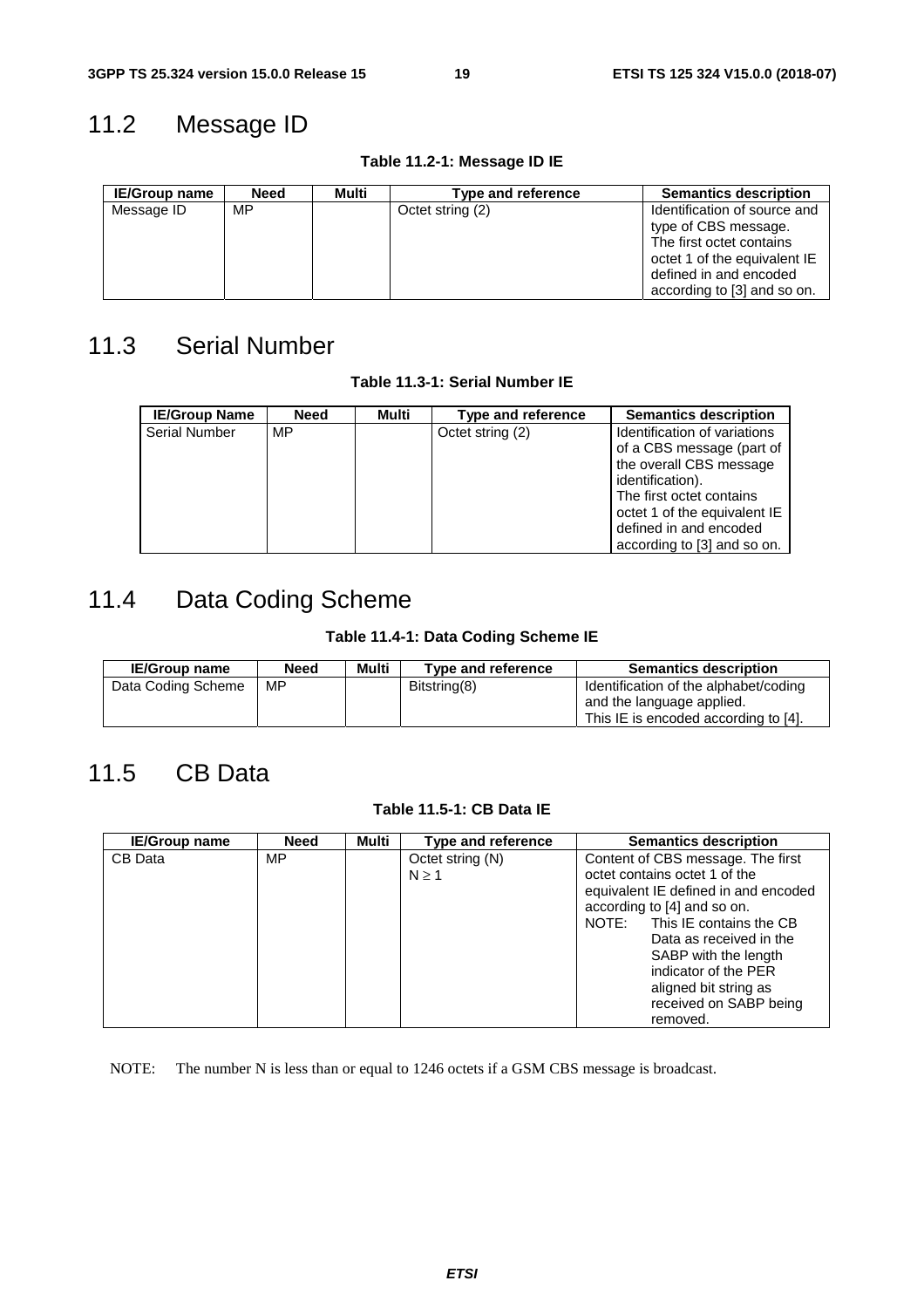# 11.6 Offset to Begin CTCH Block Set Index

**Table 11.6-1: Offset to Begin CTCH Block Set Index IE** 

| <b>IE/Group name</b>          | Need | Multi | Type and<br>reference | <b>Semantics description</b>                                                                                                                                                                                                                                                                                                                  |
|-------------------------------|------|-------|-----------------------|-----------------------------------------------------------------------------------------------------------------------------------------------------------------------------------------------------------------------------------------------------------------------------------------------------------------------------------------------|
| Offset to Begin CTCH BS Index | MP   |       | Integer<br>(1255)     | Pointer to the first CTCH<br>BS of the next CBS<br>Schedule Period relative to<br>the CTCH BS index of the<br>first part of the current<br><b>BMC Schedule Message.</b><br>This IE is coded as the<br>binary representation of the<br>Offset to Begin CTCH BS<br>Index. This IE is mapped<br>onto a single octet.<br>The value 0 is reserved. |

# 11.7 Length of CBS Schedule Period

## **Table 11.7-1: Length of CBS Schedule Period IE**

| Information Element/Group name | <b>Need</b> | Multi | Type and<br>reference | <b>Semantics description</b>                                                                                                                                                                                                                                                                                                                       |
|--------------------------------|-------------|-------|-----------------------|----------------------------------------------------------------------------------------------------------------------------------------------------------------------------------------------------------------------------------------------------------------------------------------------------------------------------------------------------|
| Length of CBS Schedule Period  | MP          |       | Integer<br>(1255)     | Number of consecutive<br>CTCH BS of the next CBS<br>Schedule Period. Together<br>with Offset to Begin CTCH<br>BS Index it points to the<br>end of the CBS schedule<br>period.<br>This IE is coded as the<br>binary representation of the<br>Lengh of CBS Schedule<br>Period. This IE is mapped<br>onto a single octet.<br>The Value 0 is reserved. |

# 11.8 New Message Bitmap

## **Table 11.8-1: New Message Bitmap IE**

| Information Element/Group name | <b>Need</b> | <b>Multi</b> | Type and<br>reference | <b>Semantics description</b>                                               |
|--------------------------------|-------------|--------------|-----------------------|----------------------------------------------------------------------------|
| New Message Bitmap             | MP          |              | Octet string (N)      | Bitmap indicating CTCH<br>BS which contains new<br>CBS Messages completely |
|                                |             |              | if "Length of         | or partly                                                                  |
|                                |             |              | <b>CBS Schedule</b>   |                                                                            |
|                                |             |              | Period" mod $8 =$     |                                                                            |
|                                |             |              | 0 then                |                                                                            |
|                                |             |              | $N = "Length of$      |                                                                            |
|                                |             |              | <b>CBS Schedule</b>   |                                                                            |
|                                |             |              | Period" div 8,        |                                                                            |
|                                |             |              | else                  |                                                                            |
|                                |             |              | $N = "Length of$      |                                                                            |
|                                |             |              | <b>CBS Schedule</b>   |                                                                            |
|                                |             |              | Period" div 8 +       |                                                                            |
|                                |             |              |                       |                                                                            |
|                                |             |              | Table 11.8-2          |                                                                            |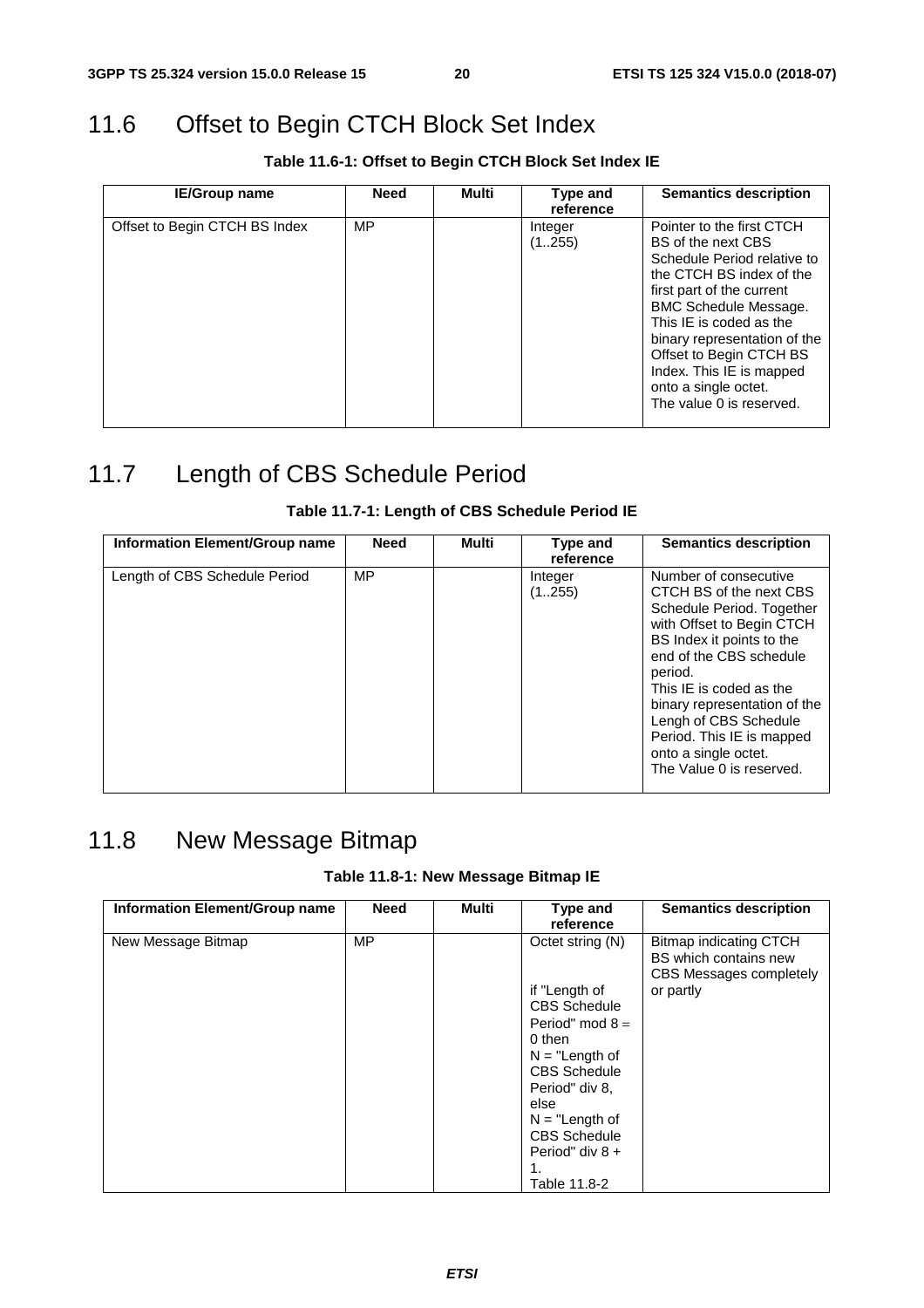Coding of New Message Bitmap.

|                                                                                |             |                                             |          |  |  |  |  | Bit      |
|--------------------------------------------------------------------------------|-------------|---------------------------------------------|----------|--|--|--|--|----------|
| CTCH BS                                                                        | CTCH BS     | CTCH BS                                     | $\cdots$ |  |  |  |  | Octet 1  |
| index B                                                                        | index $B+1$ | index $B+2$                                 |          |  |  |  |  |          |
|                                                                                |             |                                             |          |  |  |  |  | Octet 2  |
|                                                                                |             |                                             |          |  |  |  |  | $\cdots$ |
|                                                                                | $\cdots$    | CTCH BS                                     | CTCH BS  |  |  |  |  | Octet n  |
|                                                                                |             | index E-1                                   | index E  |  |  |  |  |          |
| B First CTCH BS index of the CBS schedule period, $1 \le B \le 256$<br>Legend: |             |                                             |          |  |  |  |  |          |
| Last CTCH BS index of the CBS schedule period,<br>E.                           |             |                                             |          |  |  |  |  |          |
|                                                                                |             | $E = B + Length$ of CBS Schedule Period - 1 |          |  |  |  |  |          |

**Table 11.8-2: Coding of New Message Bitmap IE** 

#### CTCH BS Index i:

Each bit of the New CBS Message Bitmap refers to the content of CTCH BS index i, i=B,...,E. Its meaning is as follows:

1 The CTCH BS index i contains a BMC Message partly or completely which was either not sent during the previous schedule period, or sent unscheduled during the preceding schedule period; or, the CTCH BS is indicated as of free usage, reading advised; or it contains the Schedule Message partly or complete of the following CBS schedule period, or it contains a CBS41 Message partly or complete. The value is 1 both for the first transmission of a given BMC message in the CBS schedule period or a repetition of it within the CBS schedule period.

0 The CTCH BS is such that value 1 is not suitable.

The length of the New Message Bitmap is given by the IE Length of CBS Schedule Period. If it is not a multiple of 8 the remaining bit positions are padded with "0".

# 11.9 Message Description

## **Table 11.9-1: Message Description IE**

| <b>IE/Group Name</b>                                | <b>Need</b> | Multi | <b>Type and reference</b>        | <b>Semantics description</b>                                                                                                                                                                                     |
|-----------------------------------------------------|-------------|-------|----------------------------------|------------------------------------------------------------------------------------------------------------------------------------------------------------------------------------------------------------------|
| Message<br>Description Type                         | <b>MP</b>   |       | Enumerated(0255)<br>Table 11.9-3 | This IE is coded as the<br>binary representation of<br>the Message Description<br>Type. This IE is mapped<br>onto a single octet.                                                                                |
| Message ID                                          | CV MDT1     |       | Octet string (2)                 | This IE is coded as the<br>binary representation of<br>the Message ID. The first<br>octet contains octet 1 of<br>the equivalent IE defined<br>in and encoded according<br>to [3] and so on.                      |
| Offset to CTCH<br>BS index of first<br>transmission | CV MDT2     |       | Integer $(0.255)$                | This IE is coded as the<br>binary representation of<br>the Offset to CTCH BS<br>index of first transmission<br>relative to the start of the<br>BMC schedule period. This<br>IE is mapped onto a single<br>octet. |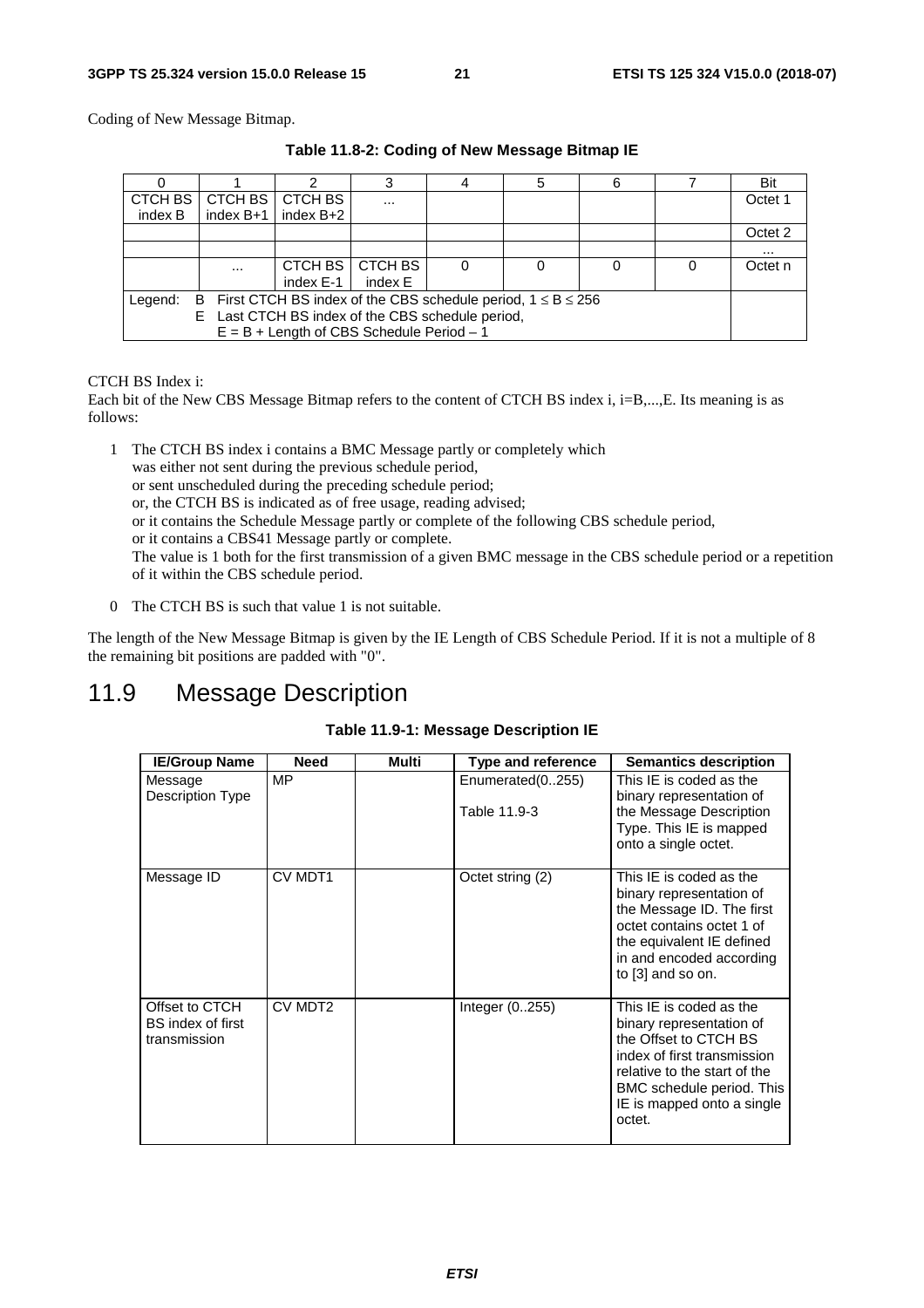| <b>Condition</b> | <b>Explanation</b>                                                 |
|------------------|--------------------------------------------------------------------|
| MDT <sub>1</sub> | If Message Description Type $=$ 1 or 5 then:                       |
|                  | the CB-Message-Id IE is included                                   |
| MDT <sub>2</sub> | If Message Description Type = $0$ or 4 then:                       |
|                  | the Offset to CTCH BS index of first transmission IE is included   |
|                  | pointing to the CTCH BS index where the BMC message is transmitted |
|                  | the first time within the schedule period.                         |

#### **Table 11.9-2: Conditions**

## **Table 11.9-3: Encoding of Message Description Type**

| Value  | <b>Explanation</b>                                                      |
|--------|-------------------------------------------------------------------------|
| 0      | Repetition of new BMC CBS message within schedule period                |
|        | New BMC CBS message (a BMC CBS message never previously sent)           |
| 2      | Reading advised                                                         |
| 3      | Reading optional                                                        |
| 4      | Repetition of old BMC CBS message within schedule period                |
| 5      | Old BMC CBS message (repetition of a BMC CBS message sent in a previous |
|        | schedule period)                                                        |
| 6      | Schedule message                                                        |
|        | CBS41 message                                                           |
| 8      | no message                                                              |
| 9.0255 | Reserved for future use                                                 |
|        | (IEs received with this value will be replaced by value 3)              |

NOTE: Message Description Type values 0, 1, 4, 5 and 6 indicate transmission of a BMC message partly or completely.

# 11.10 Broadcast Address

## **Table 11.10-1: Data Coding Scheme IE**

| <b>IE/Group name</b> | <b>Need</b> | Multi | Type and reference | <b>Semantics description</b>                                                                                                                            |
|----------------------|-------------|-------|--------------------|---------------------------------------------------------------------------------------------------------------------------------------------------------|
| Broadcast Address    | MP          |       | Octet string (5)   | Address information for higher layer.<br>The first octet contains octet 1 of the<br>equivalent IE defined in and encoded<br>according to [8] and so on. |

# 11.11 CB Data41

## **Table 11.11-1: CB Data IE**

| <b>IE/Group name</b> | <b>Need</b> | Multi | Type and reference | <b>Semantics description</b>            |
|----------------------|-------------|-------|--------------------|-----------------------------------------|
| CB Data41            | MP.         |       | Octet string (N)   | Content of CBS message (ANSI-41).       |
|                      |             |       | $N \geq 1$         | The first octet contains octet 1 of the |
|                      |             |       |                    | equivalent IE defined in and encoded    |
|                      |             |       |                    | according to [8] and so on.             |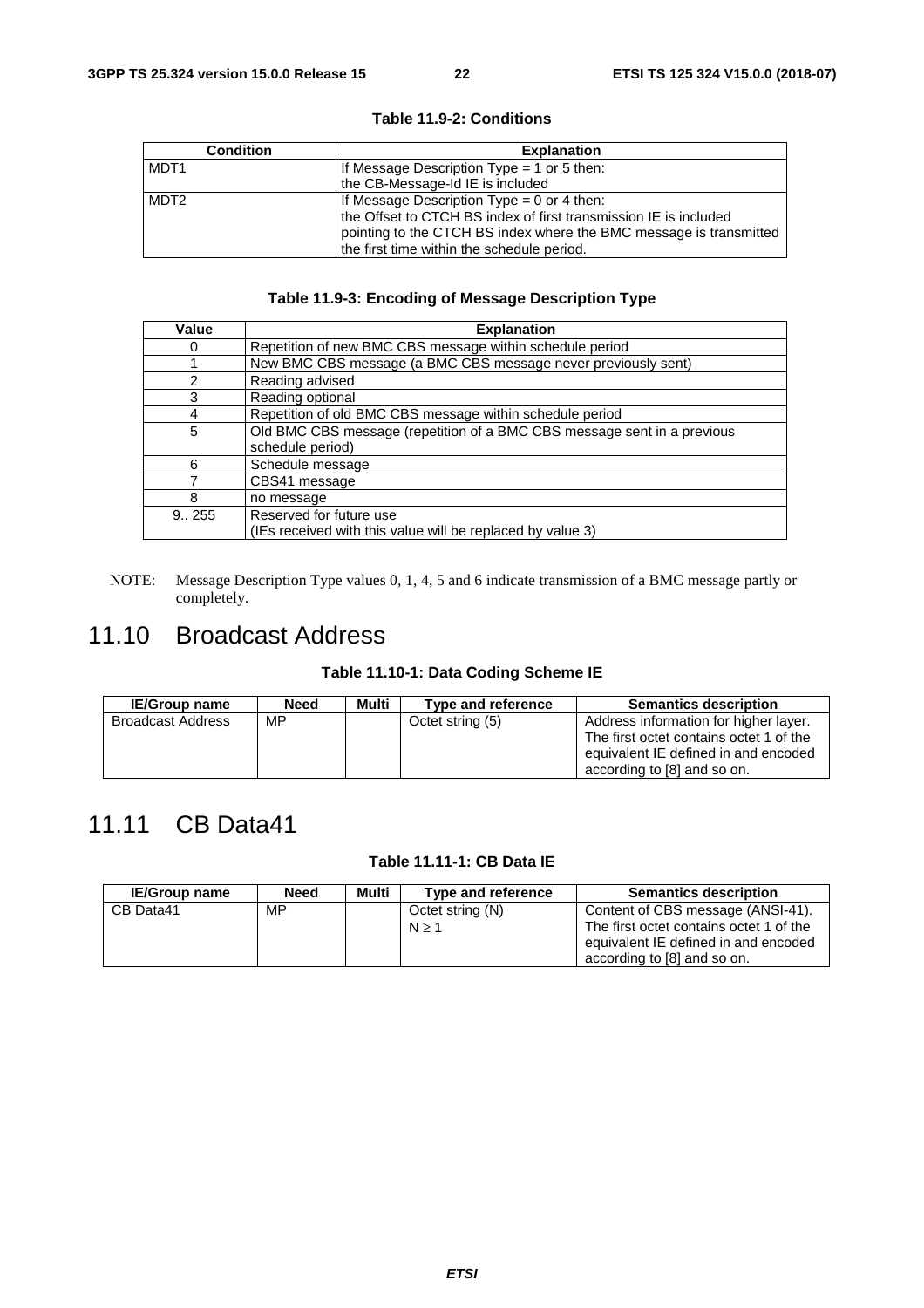# 11.12 CBS Schedule Message Extension

| <b>Information Element</b> | <b>Need</b>      | <b>Multi</b> | Type and       | <b>Semantics</b> | <b>Version</b> |
|----------------------------|------------------|--------------|----------------|------------------|----------------|
|                            |                  |              | reference      | description      |                |
| Future extension           | <b>MP</b>        |              | Octet          |                  | REL-6          |
| bitmap                     |                  |              | string(1)      |                  |                |
| Extension 0                | <b>CV</b>        |              | <b>CBS</b>     |                  | REL-6          |
|                            | ext0             |              | Message        |                  |                |
|                            |                  |              | Serial         |                  |                |
|                            |                  |              | <b>Numbers</b> |                  |                |
|                            |                  |              | Sec 11.13      |                  |                |
| Extension 1                | <b>CV</b>        |              | <b>Null</b>    |                  | REL-6          |
|                            | ext1             |              |                |                  |                |
| Extension 2                | <b>CV</b>        |              | <b>Null</b>    |                  | REL-6          |
|                            | $ext{2}$         |              |                |                  |                |
| Extension 3                | <b>CV</b>        |              | Null           |                  | REL-6          |
|                            | ext <sub>3</sub> |              |                |                  |                |
| Extension 4                | <b>CV</b>        |              | <b>Null</b>    |                  | REL-6          |
|                            | ext4             |              |                |                  |                |
| Extension 5                | <b>CV</b>        |              | Null           |                  | REL-6          |
|                            | ext5             |              |                |                  |                |
| Extension 6                | <b>CV</b>        |              | <b>Null</b>    |                  | REL-6          |
|                            | ext <sub>6</sub> |              |                |                  |                |
| Extension 7                | <b>CV</b>        |              | Null           |                  | REL-6          |
|                            | ext7             |              |                |                  |                |

## **Table 11.12-1: CBS Schedule Message Extension IE**

## **Table 11.12-2: Conditions**

| <b>Condition</b> | <b>Explanation</b>                                                                                                                                                             |
|------------------|--------------------------------------------------------------------------------------------------------------------------------------------------------------------------------|
| $ext{n}$         | If bit n of the Future extension bitmap is set to 1 then Extension n is<br>present.<br>If bit n of the Future extension bitmap is set to 0 then Extension n is not<br>present. |

# 11.13 CBS Message Serial Numbers

## **Table 11.13: CBS Message Serial Numbers IE**

| <b>Information Element</b>      | <b>Need</b> | Multi                                              | Type and<br>reference | <b>Semantics</b><br>description | <b>Version</b> |
|---------------------------------|-------------|----------------------------------------------------|-----------------------|---------------------------------|----------------|
| Length of Serial<br>Number List | MP          |                                                    | Integer<br>(0.255)    |                                 | REL-6          |
| Serial Number List<br>Entry     | MP          | 0 to $\epsilon$ Length<br>of Serial<br>Number List | Sec. 11.14            |                                 | REL-6          |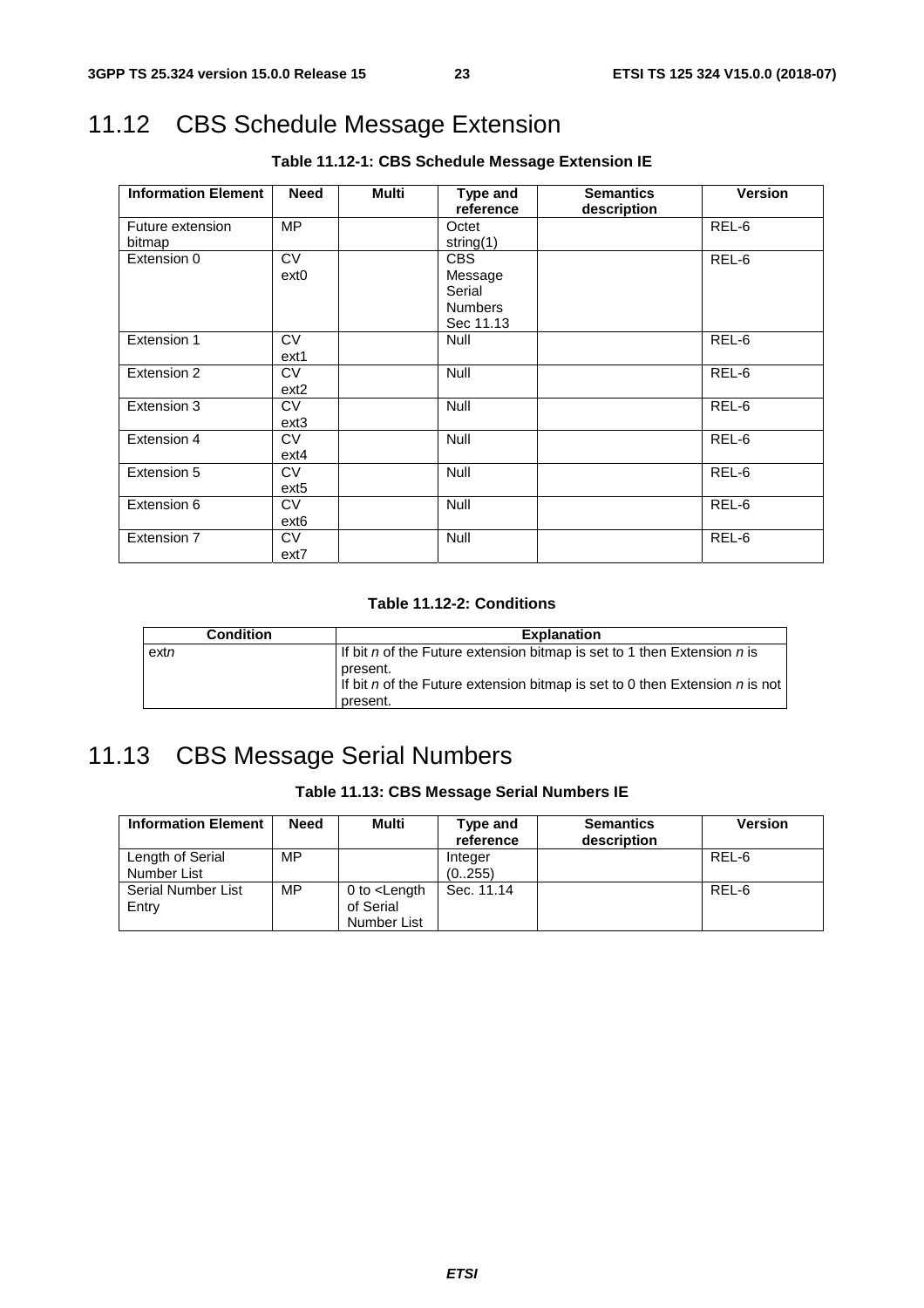# 11.14 Serial Number List Entry

| <b>Information Element</b> | <b>Need</b> | Multi | Type and          | <b>Semantics</b>                                                                                                                                                                                                                                                                           | <b>Version</b> |
|----------------------------|-------------|-------|-------------------|--------------------------------------------------------------------------------------------------------------------------------------------------------------------------------------------------------------------------------------------------------------------------------------------|----------------|
|                            |             |       | reference         | description                                                                                                                                                                                                                                                                                |                |
| Serial Number              | MP          |       | Sec. 11.3         | The CBS Message<br>Serial Number of the<br><b>BMC CBS Message</b><br>referred to by the<br>CTCH BS Index.                                                                                                                                                                                  | REL-6          |
| CTCH BS Index              | MP.         |       | Integer<br>(0255) | The CTCH BS Index IE<br>indicates the index of<br>the CTCH BS within the<br><b>BMC Schedule Period</b><br>which contains the start<br>of the BMC CBS<br>Message.<br>This IE is coded as the<br>binary representation of<br>the CTCH BS Index.<br>This IE is mapped onto<br>a single octet. | REL-6          |

## **Table 11.14: Serial Number List Entry IE**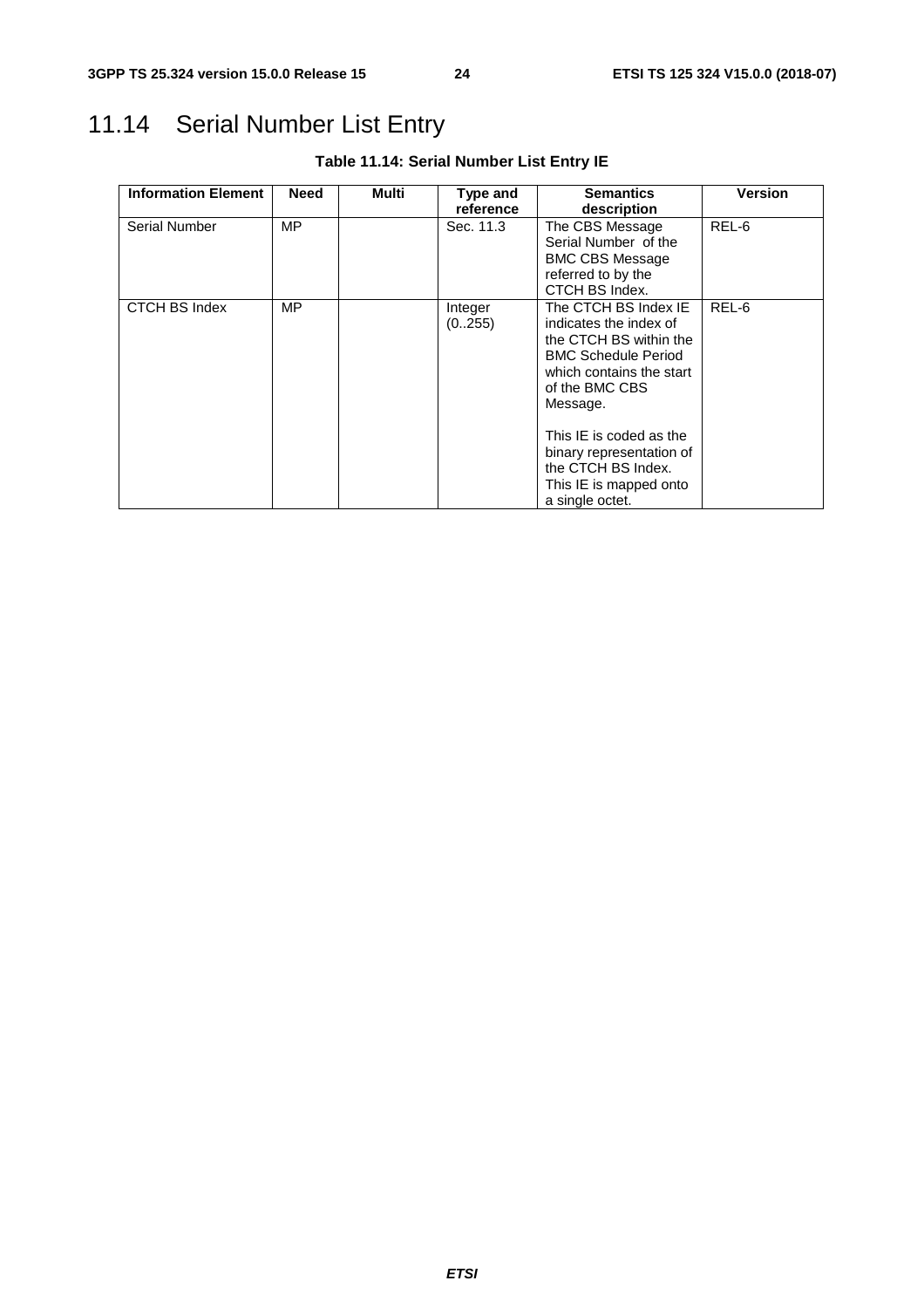# Annex A (informative): Change history

| <b>Change history</b> |              |                         |           |                |     |                                                                                              |                       |
|-----------------------|--------------|-------------------------|-----------|----------------|-----|----------------------------------------------------------------------------------------------|-----------------------|
| <b>Date</b>           |              | TSG # TSG Doc.          | <b>CR</b> | <b>Rev</b>     | Cat | Subject/Comment                                                                              | <b>New</b><br>version |
|                       |              | 12/1999 RP-06 RP-99647  |           |                |     | Approved at TSG-RAN #6 and placed under Change Control                                       | 3.0.0                 |
|                       |              | 03/2000 RP-07 RP-000042 | 001       |                |     | Miscellaneous corrections                                                                    | 3.1.0                 |
|                       | <b>RP-07</b> | RP-000042               | 002       | $\overline{2}$ |     | Correction of messages and bit ordering                                                      | 3.1.0                 |
| 09/2000               |              | RP-09 RP-000360         | 005       |                |     | Corrections                                                                                  | 3.2.0                 |
|                       |              | 12/2000 RP-10 RP-000569 | 006       |                |     | Correction to ANSI-41 Cell Broadcast Service                                                 | 3.3.0                 |
| 03/2001               |              | RP-11 RP-010028         | 007       |                |     | Corrections                                                                                  | 3.4.0                 |
|                       | <b>RP-11</b> |                         |           |                |     | Upgrade to Release 4 - no technical change                                                   | 4.0.0                 |
| 03/2002 RP-15         |              |                         |           |                |     | Upgrade to Release 5 - no technical change                                                   | 5.0.0                 |
|                       |              | 06/2002 RP-16 RP-020329 | 010       |                |     | Clarification on BMC message encoding                                                        | 5.1.0                 |
|                       |              | 12/2002 RP-18 RP-020720 | 013       |                |     | Bit order in BMC messages                                                                    | 5.2.0                 |
|                       |              | 03/2003 RP-19 RP-030102 | 016       | 1              |     | Maximum size of BMC PDU                                                                      | 5.3.0                 |
| 12/2003 RP-22         |              |                         |           |                |     | Upgrade to Release 6 - no technical changes                                                  | 6.0.0                 |
|                       |              | 06/2004 RP-24 RP-040202 | 020       |                |     | Corrections to BMC Schedule message                                                          | 6.1.0                 |
|                       |              | 12/2004 RP-26 RP-040476 | 024       | 1              |     | Correction of BMC message bit order and IE coding                                            | 6.2.0                 |
|                       |              | 06/2005 RP-28 RP-050319 | 0025      |                |     | Clarification of RLC concatenation procedure with BMC                                        | 6.3.0                 |
|                       |              | 09/2005 RP-29 RP-050464 | 0027      |                |     | Cell Broadcast                                                                               | 6.4.0                 |
|                       |              | 03/2006 RP-31 RP-060090 | 0028      |                |     | Introduction of Serial Number in BMC Schedule Message                                        | 6.5.0                 |
|                       | RP-31        |                         |           |                |     | Upgrade to Release 7 - no technical changes                                                  | 7.0.0                 |
| 06/2006               |              | RP-32 RP-060363         | 0030      |                |     | Interpretation of "Offset to CTCH BS index of first transmission" in BMC<br>Schedule message | 7.1.0                 |
| 12/2007               | $RP-38$      |                         |           |                |     | Upgrade to the Release 8 - no technical change                                               | 8.0.0                 |
| 12/2009 RP-46 -       |              |                         |           |                |     | Upgrade to the Release 9 - no technical change                                               | 9.0.0                 |
| 03/2011               | RP-51        |                         |           |                |     | Upgrade to the Release 10 - no technical change                                              | 10.0.0                |
| 09/2012 RP-57 -       |              |                         |           |                |     | Upgrade to the Release 11 - no technical change                                              | 11.0.0                |
| 09/2014 RP-65         |              |                         |           |                |     | Upgrade to the Release 12 - no technical change                                              | 12.0.0                |
| 12/2015 RP-70         |              |                         |           |                |     | Upgrade to the Release 13 - no technical change                                              | 13.0.0                |
| 03/2017 RP-75 -       |              |                         |           |                |     | Upgrade to Release 14 - no technical change                                                  | 14.0.0                |
| 06/2018 RP-80         |              |                         |           |                |     | Upgrade to Release 15 - no technical change                                                  | 15.0.0                |